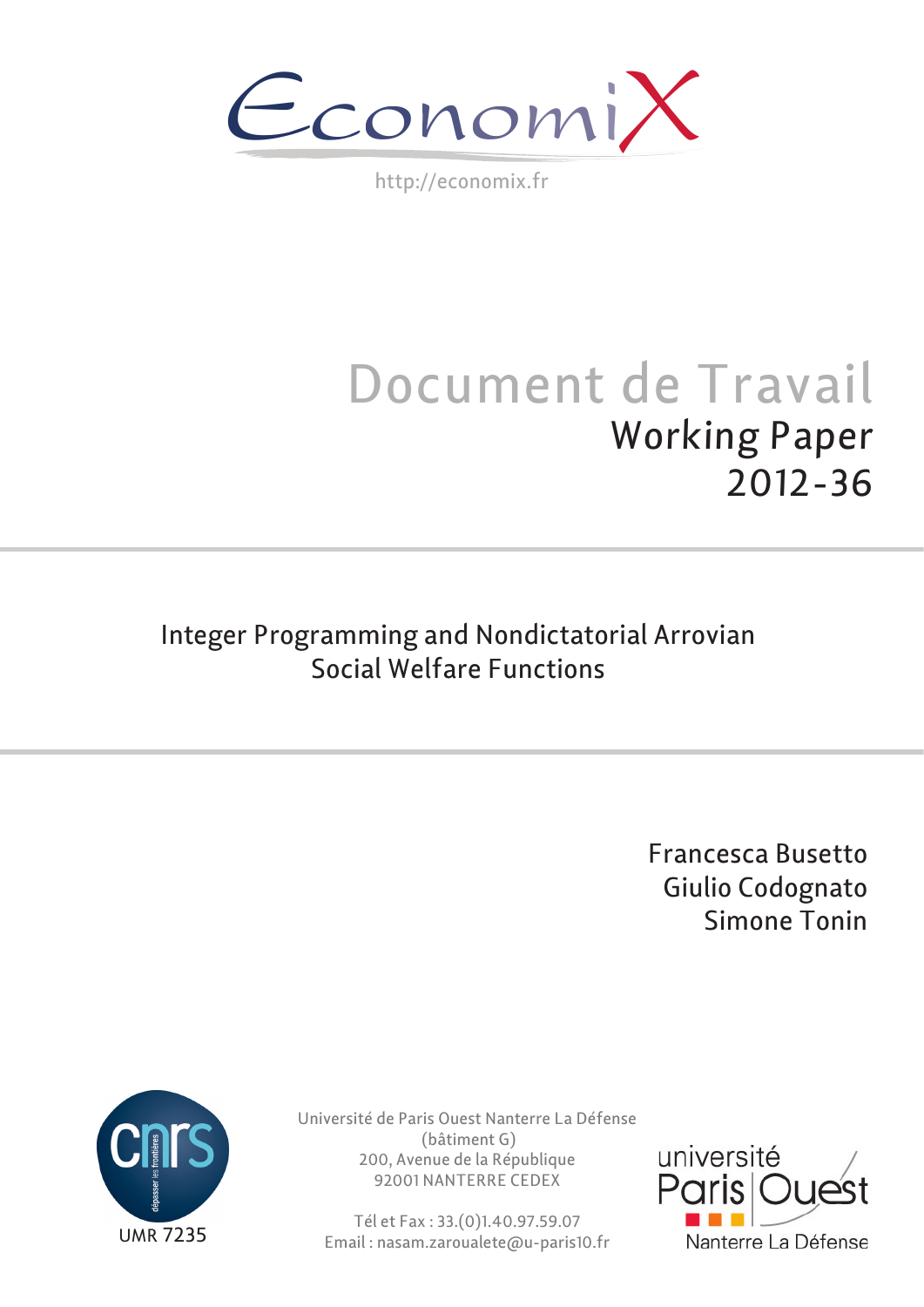## Integer Programming and Nondictatorial Arrovian Social Welfare Functions

Francesca Busetto<sup>∗</sup> , Giulio Codognato† , Simone Tonin‡

June 2012

#### Abstract

Following Sethuraman, Teo and Vohra ((2003), (2006)), we apply integer programming tools to the analysis of fundamental issues in social choice theory. We generalize Sethuraman et al.'s approach specifying integer programs in which variables are allowed to assume values in the set  $\{0, \frac{1}{2}, 1\}$ . We show that there exists a one-to-one correspondence between the solutions of an integer program defined on this set and the set of the Arrovian social welfare functions with ties (i.e. admitting indifference in the range). We use our generalized integer programs to analyze nondictatorial Arrovian social welfare functions, in the line opened by Kalai and Muller (1977). Our main theorem provides a complete characterization of the domains admitting nondictatorial Arrovian social welfare functions with ties by introducing a notion of strict decomposability.

Journal of Economic Literature Classification Number: D71.

#### 1 Introduction

In two pathbreaking papers, Sethuraman, Teo, and Vohra ((2003), (2006)) introduced the systematic use of integer programming in the traditional field of social choice theory, initiated by Arrow (1963). As remarked by these

<sup>∗</sup>Dipartimento di Scienze Economiche e Statistiche, Universit`a degli Studi di Udine, Via Tomadini 30, 33100 Udine, Italy.

<sup>&</sup>lt;sup>†</sup>Dipartimento di Scienze Economiche e Statistiche, Università degli Studi di Udine, Via Tomadini 30, 33100 Udine, Italy, and EconomiX, Universit´e de Paris Ouest Nanterre la Défense, 200 Avenue de la République, 92001 Nanterre Cedex, France.

<sup>‡</sup>Department of Economics, University of Warwick, Coventry CV4 7AL, United Kingdom.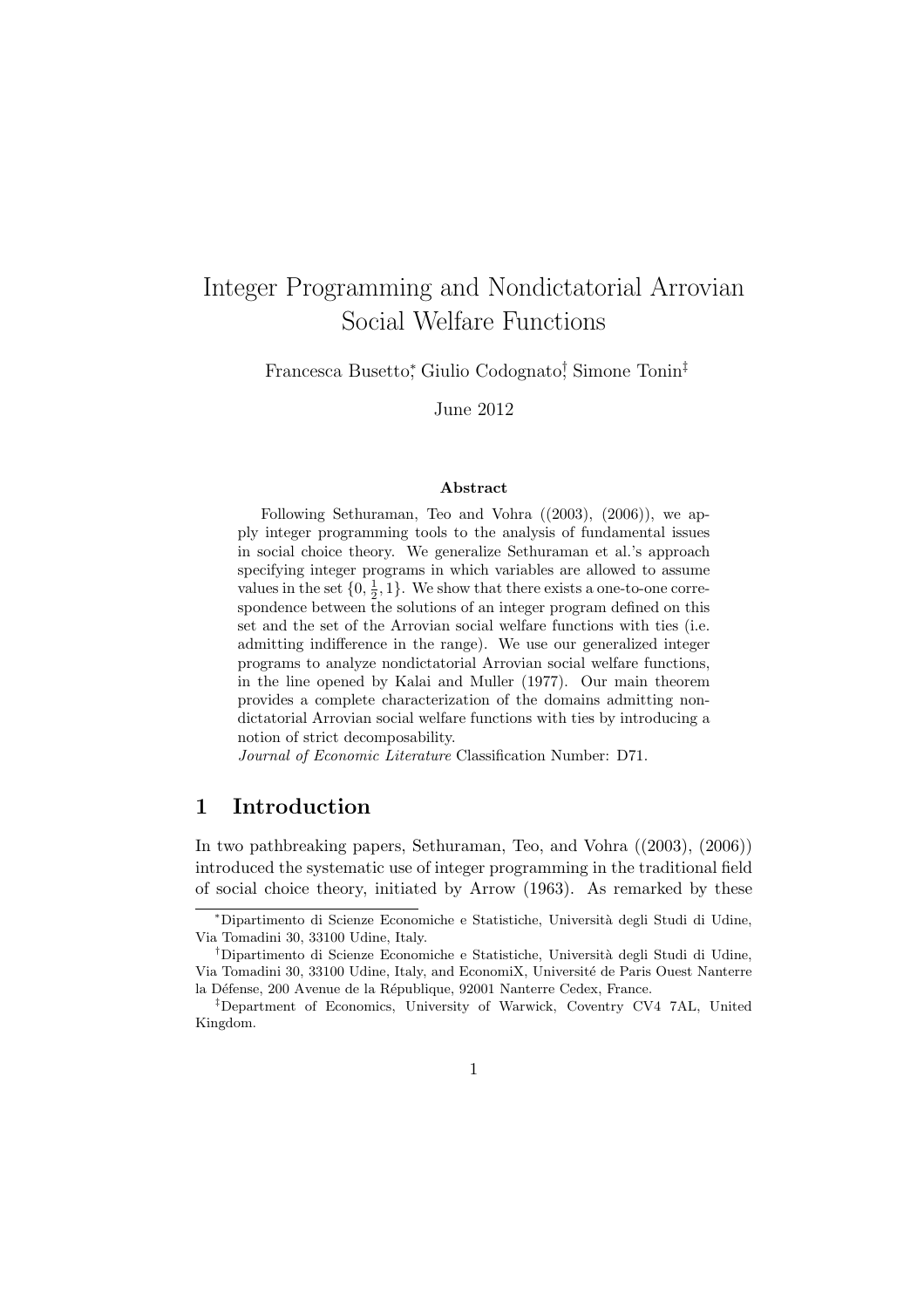authors, integer programming is a powerful analytical tool, which makes it possible to derive, in a systematic and simple way, many of the already known theorems on Arrovian Social Welfare Functions (ASWFs) - that is those social welfare functions satisfying the hypotheses of Pareto optimality and independence of irrelevant alternatives - and to prove new results.

In particular, they developed Integer Programs (IPs) in which variables assume values only in the set  $\{0, 1\}$ . Binary IPs of this kind are suitable to be used as an auxiliary tool to represent the so-called ASWFs "without ties," that is ASWFs which do not admit indifference between distinct alternatives in their range. Indeed, a fundamental theorem in Sethuraman et al. (2003) establishes a one-to-one correspondence, on domains of antisymmetric preference orderings, between the set of feasible solutions of their main binary IP and the set of ASWFs without ties. In both papers mentioned above, Sethuraman et al. used binary integer programming to analyze, among other issues, neutral and anonymous ASWFs. Moreover, in the 2003 paper, they opened the way to a reconsideration, in terms of integer programming, of the work by Kalai and Muller (1977) on nondictatorial ASWFs.

Arrow (1963) established his celebrated impossibility theorem for ASWFs defined on the unrestricted domain of preference orderings. As is well known, this result holds also for ASWFs defined on the domain of all antisymmetric preference orderings. Kalai and Muller (1977) dealt with the problem of introducing restrictions on this latter domain of individual preferences in order to overcome Arrow's impossibility result.<sup>1</sup> They gave the first complete characterization of the domains of antisymmetric preference orderings which admit nondictatorial ASWFs without ties. They did this by means of two theorems. In their Theorem 1, they showed that there exists a n-person nondictatorial ASWF for a given domain of antisymmetric preference orderings if and only if there exists a 2-person nondictatorial ASWF for the same domain. In their Theorem 2, they gave the domain characterization, by introducing the concept of decomposability.

Sethuraman et al. (2003) provided a simplified version of Kalai and Muller's Theorem 1 by using a binary IP.

In this paper, we proceed along the way opened by Sethuraman et al.. We provide a natural generalization of their approach, specifying IPs in which variables are allowed to assume values in the set  $\{0, \frac{1}{2}\}$  $\frac{1}{2}$ , 1}. These programs which we will call "ternary IPs," with some abuse with respect to the current

<sup>&</sup>lt;sup>1</sup>Maskin (1979) independently investigated the same issue.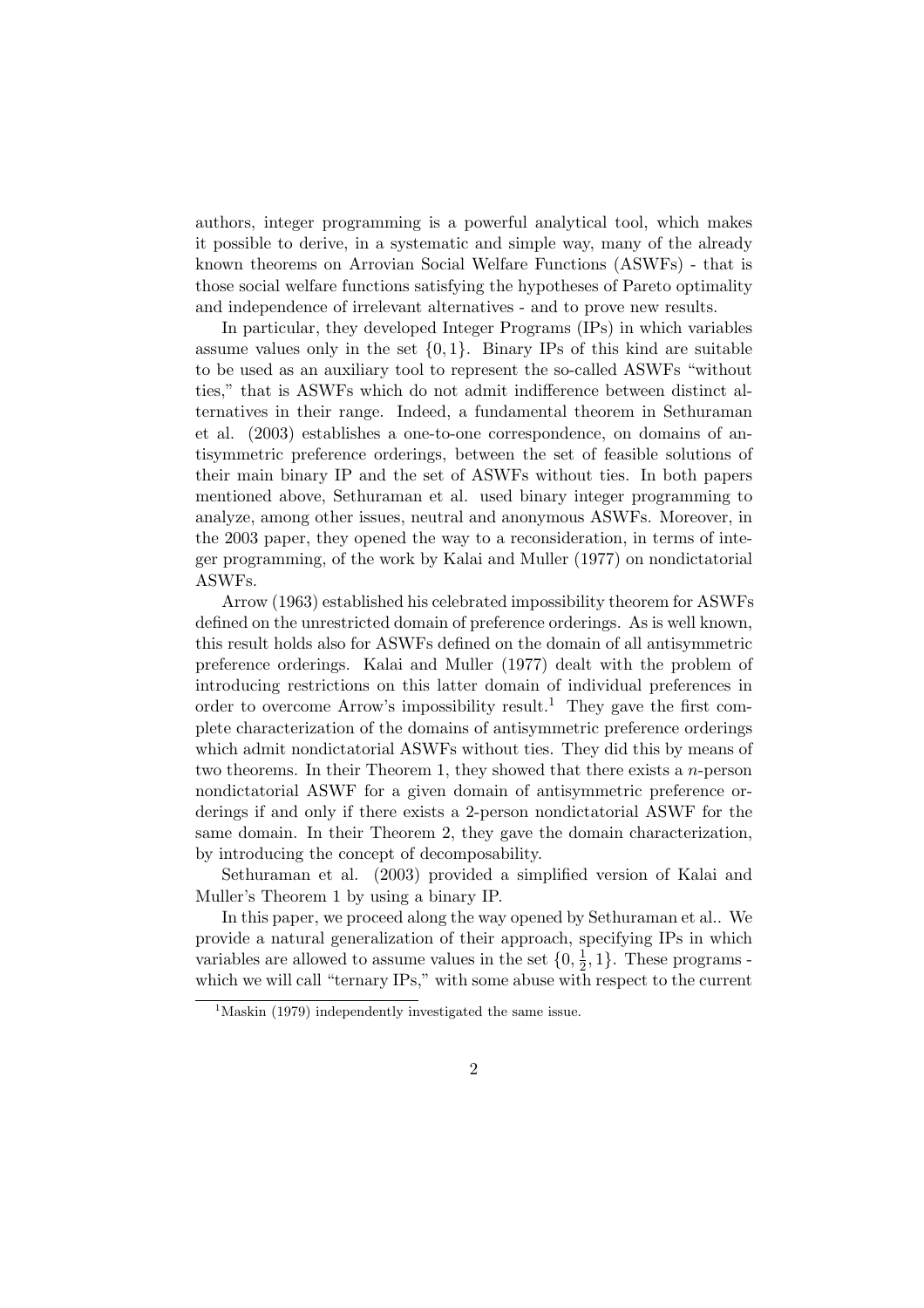specialized literature  $^2$  - are suitable to be used to represent ASWFs "with ties" - that is ASWFs which admit indifference between distinct alternatives in their range. Indeed, we provide a theorem establishing that there exists a one-to-one correspondence between the set of feasible solutions of a ternary IP and the set of ASWFs with ties.

We use our generalized integer programs to systematically study nondictatorial ASWFs. We first show how these tools can be used to obtain a new and simpler proof of Kalai and Muller's Theorem 2 for ASWFs without ties. To this end, we introduce a simpler but equivalent version of the concept of decomposability proposed by these authors. More important, this analysis is the basis for going beyond the already known results on nondictatorial ASWFs.

In fact, Kalai and Muller's Theorem 2 provides a complete characterization both of the domains of antisymmetric preference orderings admitting nondictatorial ASWFs without ties and those admitting dictatorial ASWFs without ties. The problem of characterizing the domains of antisymmetric preference orderings admitting nondictatorial ASWFs with ties has so far been left open. We overcome this problem by using ternary integer programming: in our main theorem, we provide a complete characterization of these domains by introducing the notion of strict decomposability.

This new characterization result raises the question of which is the relationship between decomposable and strictly decomposable domains. We conclude our analysis showing that all strictly decomposable domains are decomposable whereas the converse relation does not hold.

#### 2 Notation and definitions

Let  $E$  be any initial finite subset of the natural numbers with at least two elements and let  $|E|$  be the cardinality of E, denoted by n. Elements of E are called agents.

Let  $\mathcal E$  be the collection of all subsets of E. Given a set  $S \in \mathcal E$ , let  $S^c = E \setminus S$ .

Let A be a set such that  $|A| \geq 3$ . Elements of A are called alternatives. Let  $\mathcal{A}^2$  denote the set of all ordered pairs of alternatives.

<sup>&</sup>lt;sup>2</sup>We have to stress that we still apply the basic tools of integer linear programming and that the programs we introduce could be equivalently defined on the set  $\{0, 1, 2\}$ . Nonetheless, here we prefer to follow Sethuraman et al. (2006), and keep using the value  $\frac{1}{2}$  in order to incorporate indifference between social alternatives into the analysis.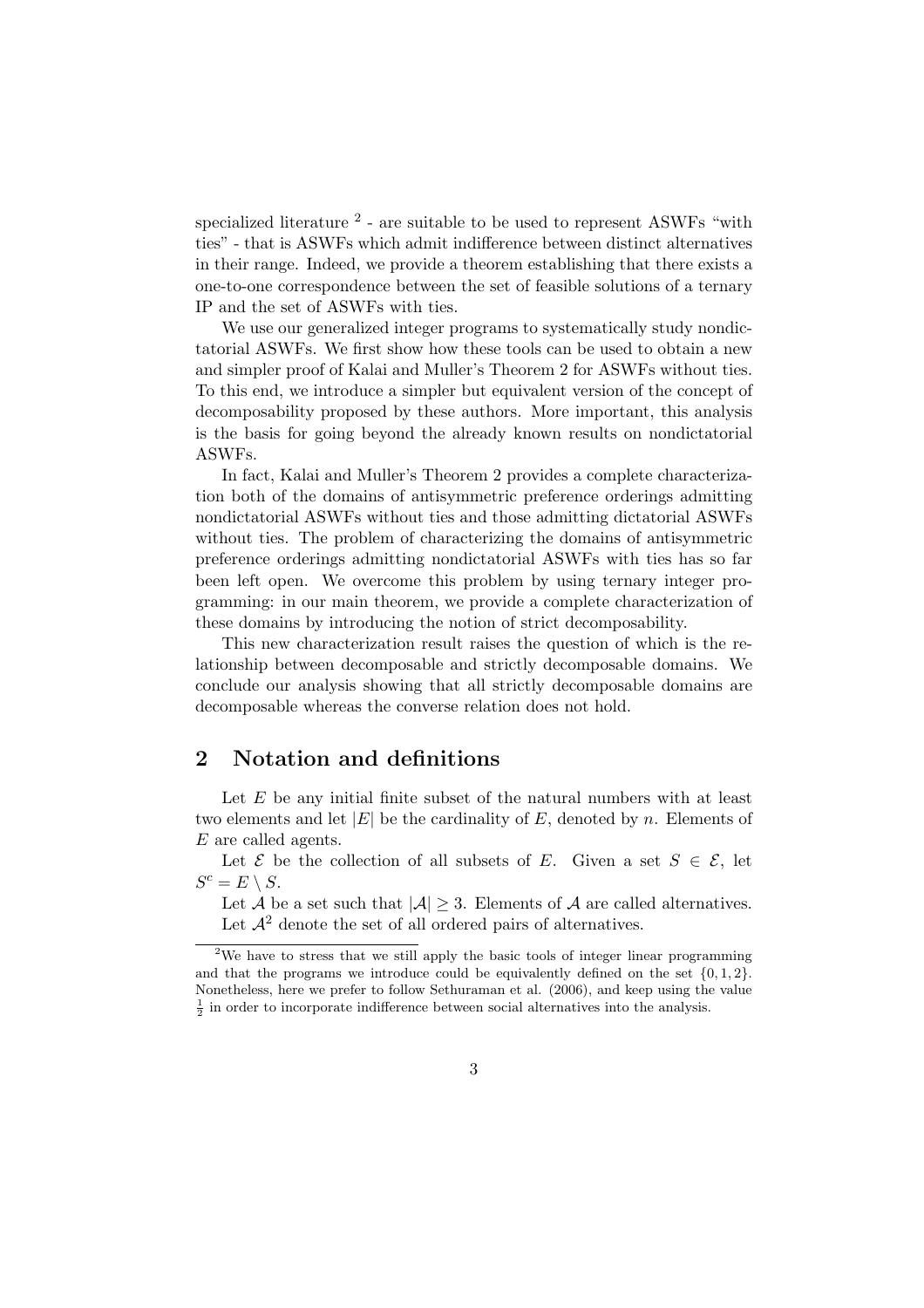Let  $R$  be the set of all the complete and transitive binary relations on A, called preference orderings.

Let  $\Sigma$  be the set of all antisymmetric preference orderings.

Let  $\Omega$  denote a nonempty subset of  $\Sigma$ . An element of  $\Omega$  is called admissible preference ordering and is denoted by **p**. We write  $x \mathbf{p} y$  if x is ranked above  $y$  under  $p$ .

A pair  $(x, y) \in \mathcal{A}^2$  is called trivial if there are not  $\mathbf{p}, \mathbf{q} \in \Omega$  such that  $x \mathbf{p} y$ and  $y\mathbf{q}x$ . Let TR denote the set of trivial pairs. We adopt the convention that all pairs  $(x, x) \in \mathcal{A}^2$  are trivial.

A pair  $(x, y) \in \mathcal{A}^2$  is nontrivial if it is not trivial. Let NTR denote the set of nontrivial pairs.

Let  $\Omega^n$  denote the *n*-fold Cartesian product of  $\Omega$ . An element of  $\Omega^n$  is called a preference profile and is denoted by  $\mathbf{P} = (\mathbf{p}_1, \mathbf{p}_2, \dots, \mathbf{p}_n)$ , where  $\mathbf{p}_i$ is the antisymmetric preference ordering of agent  $i \in E$ .

A Social Welfare Function (SWF) on  $\Omega$  is a function  $f : \Omega^n \to \mathcal{R}$ .

f is said to be "without ties" if  $f(\Omega^n) \cap (\mathcal{R} \setminus \Sigma) = \emptyset$ .

f is said to be "with ties" if  $f(\Omega^n) \cap (\mathcal{R} \setminus \Sigma) \neq \emptyset$ .

Given  $\mathbf{P} \in \Omega^n$ , let  $P(f(\mathbf{P}))$  and  $I(f(\mathbf{P}))$  be binary relations on A. We write  $xP(f(\mathbf{P}))y$  if, for  $x, y \in A$ ,  $xf(\mathbf{P})y$  but not  $yf(\mathbf{P})x$  and  $xI(f(\mathbf{P}))y$  if, for  $x, y \in A$ ,  $xf(P)y$  and  $yf(P)x$ .

A SWF on  $\Omega$ , f, satisfies Pareto Optimality (PO) if, for all  $(x, y) \in \mathcal{A}^2$ and for all  $P \in \Omega^n$ ,  $x\mathbf{p}_iy$ , for all  $i \in E$ , implies  $xP(f(\mathbf{P}))y$ .

A SWF on  $\Omega$ , f, satisfies Independence of Irrelevant Alternatives (IIA) if, for all  $(x, y) \in NTR$  and for all  $P, P' \in \Omega^n$ ,  $x \mathbf{p}_i y$  if and only if  $x \mathbf{p}'_i y$ , for all  $i \in E$ , implies,  $xf(P)y$  if and only if  $xf(P')y$ , and,  $yf(P)x$  if and only if  $y f(\mathbf{P}')x$ .

An Arrovian Social Welfare Function (ASWF) on  $\Omega$  is a SWF on  $\Omega$ , f, which satisfies PO and IIA.

An ASWF on  $\Omega$ , f, is dictatorial if there exists  $j \in E$  such that, for all  $(x, y) \in NTR$  and for all  $\mathbf{P} \in \Omega^n$ ,  $x \mathbf{p}_j y$  implies  $x P(f(\mathbf{P})) y$ . f is nondictatorial if it is not dictatorial.

Given  $(x, y) \in \mathcal{A}^2$  and  $S \in \mathcal{E}$ , let  $d_S(x, y)$  denote a variable such that  $d_S(x, y) \in \{0, \frac{1}{2}\}$  $\frac{1}{2}, 1\}.$ 

An Integer Program (IP) on  $\Omega$  consists of a set of linear constraints, related to the preference orderings in  $\Omega$ , on variables  $d_S(x, y)$ , for all  $(x, y) \in$ NTR and for all  $S \in \mathcal{E}$ , and of the further conventional constraints that  $d_E(x, y) = 1$  and  $d_{\emptyset}(y, x) = 0$ , for all  $(x, y) \in TR$ .

Let d denote a feasible solution (henceforth, for simplicity, only "solution") to an IP on  $\Omega$ . d is said to be a binary solution if variables  $d_S(x, y)$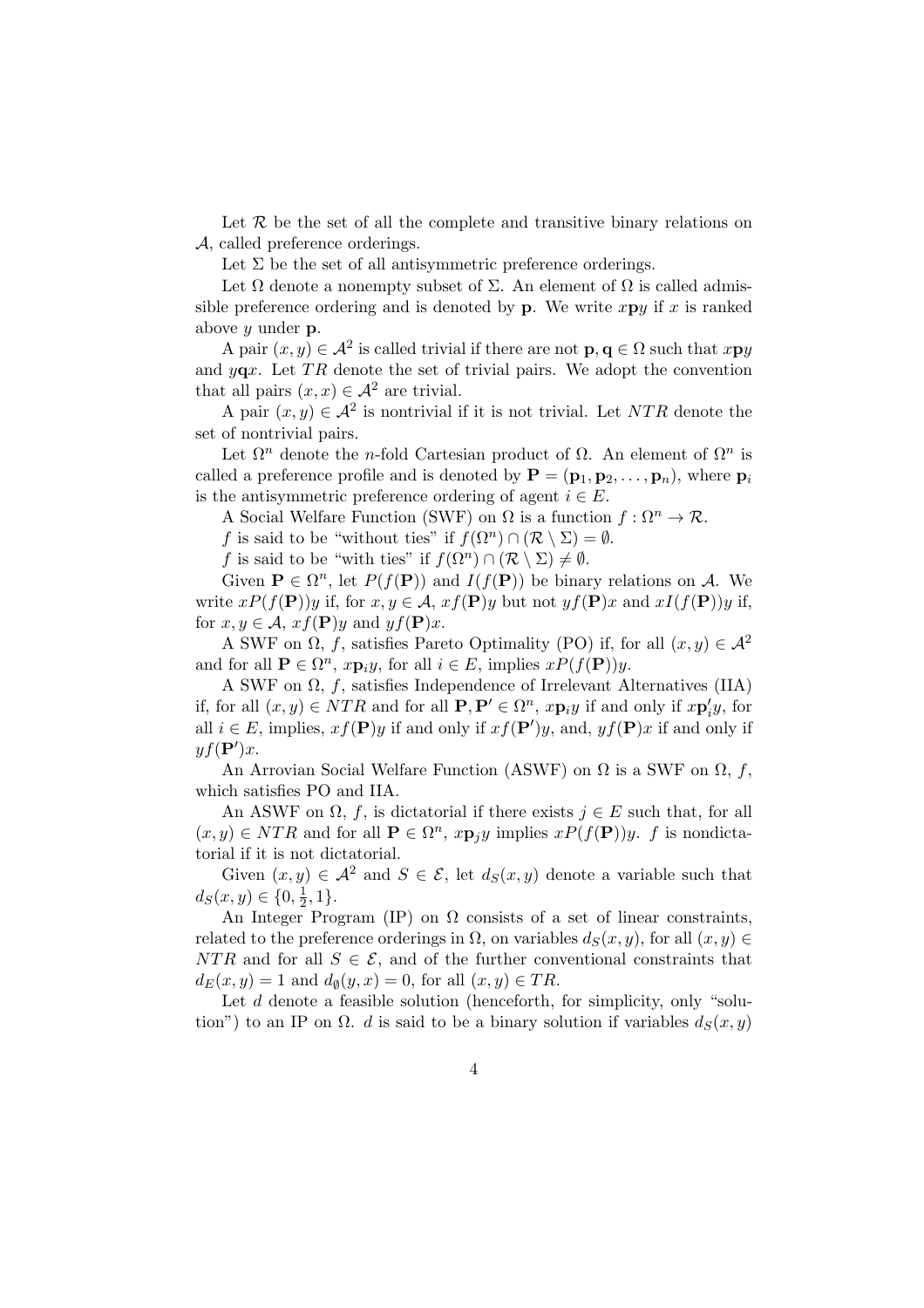reduce to assume values in the set  $\{0, 1\}$ , for all  $(x, y) \in NTR$ , and for all  $S \in \mathcal{E}$ . It is said to be a "ternary" solution, otherwise.

A solution d is dictatorial if there exists  $j \in E$  such that  $d_S(x, y) = 1$ , for all  $(x, y) \in NTR$  and for all  $S \in \mathcal{E}$ , with  $j \in S$ . d is nondictatorial if it is not dictatorial.

An ASWF on  $\Omega$ , f, and a solution to an IP on the same  $\Omega$ , d, are said to correspond if, for each  $(x, y) \in NTR$  and for each  $S \in \mathcal{E}$ ,  $xP(f(\mathbf{P}))y$  if and only if  $d_S(x,y) = 1$ ,  $xI(f(\mathbf{P}))y$  if and only if  $d_S(x,y) = \frac{1}{2}$ ,  $yP(f(\mathbf{P}))x$ if and only if  $d_S(x, y) = 0$ , for all  $P \in \Omega^n$  such that  $x{\bf p}_iy$ , for all  $i \in S$ , and  $y\mathbf{p}_ix$ , for all  $i \in S^c$ .

Finally, consider the following condition of decomposability, introduced by Kalai and Muller (1977) to characterize the domains of antisymmetric preference orderings admitting nondictatorial ASWFs without ties.

 $\Omega$  is said to be decomposable (henceforth, KM decomposable) if there exists a set R, with  $TR \subsetneq R \subsetneq A^2$ , satisfying the following conditions.

Condition I. For every two pairs  $(x, y), (x, z) \in NTR$ , if there exist  $\mathbf{p}, \mathbf{q} \in \Omega$ for which xpypz and yqzqx, then  $(x, y) \in R$  implies that  $(x, z) \in R$ .

Condition II. For every two pairs  $(x, y), (x, z) \in NTR$ , if there exist  $p, q \in \Omega$ for which xpypz and yqzqx, then  $(z, x) \in R$  implies that  $(y, x) \in R$ .

Condition III. For every two pairs  $(x, y), (x, z) \in NTR$ , if there exists  $p \in \Omega$ for which  $x$ **p** $y$ **p** $z$ , then  $(x, y) \in R$  and  $(y, z) \in R$  imply that  $(x, z) \in R$ .

Condition IV. For every two pairs  $(x, y), (x, z) \in NTR$ , if there exists  $p \in \Omega$ for which  $x$ **p**y**p**z, then  $(z, x) \in R$  implies that  $(y, x) \in R$  or  $(z, y) \in R$ .

## 3 Binary integer programming and Arrovian social welfare functions without ties: the work of Sethuraman, Teo and Vohra

The first formulation of an IP on  $\Omega$  was proposed by Sethuraman et al. (2003), for the case where  $d_S(x, y) \in \{0, 1\}$ , for all  $(x, y) \in NTR$  and for all  $S \in \mathcal{E}$ . This binary IP - which we will call IP0 - consists of the following set of constraints:

$$
d_E(x, y) = 1,\t\t(2)
$$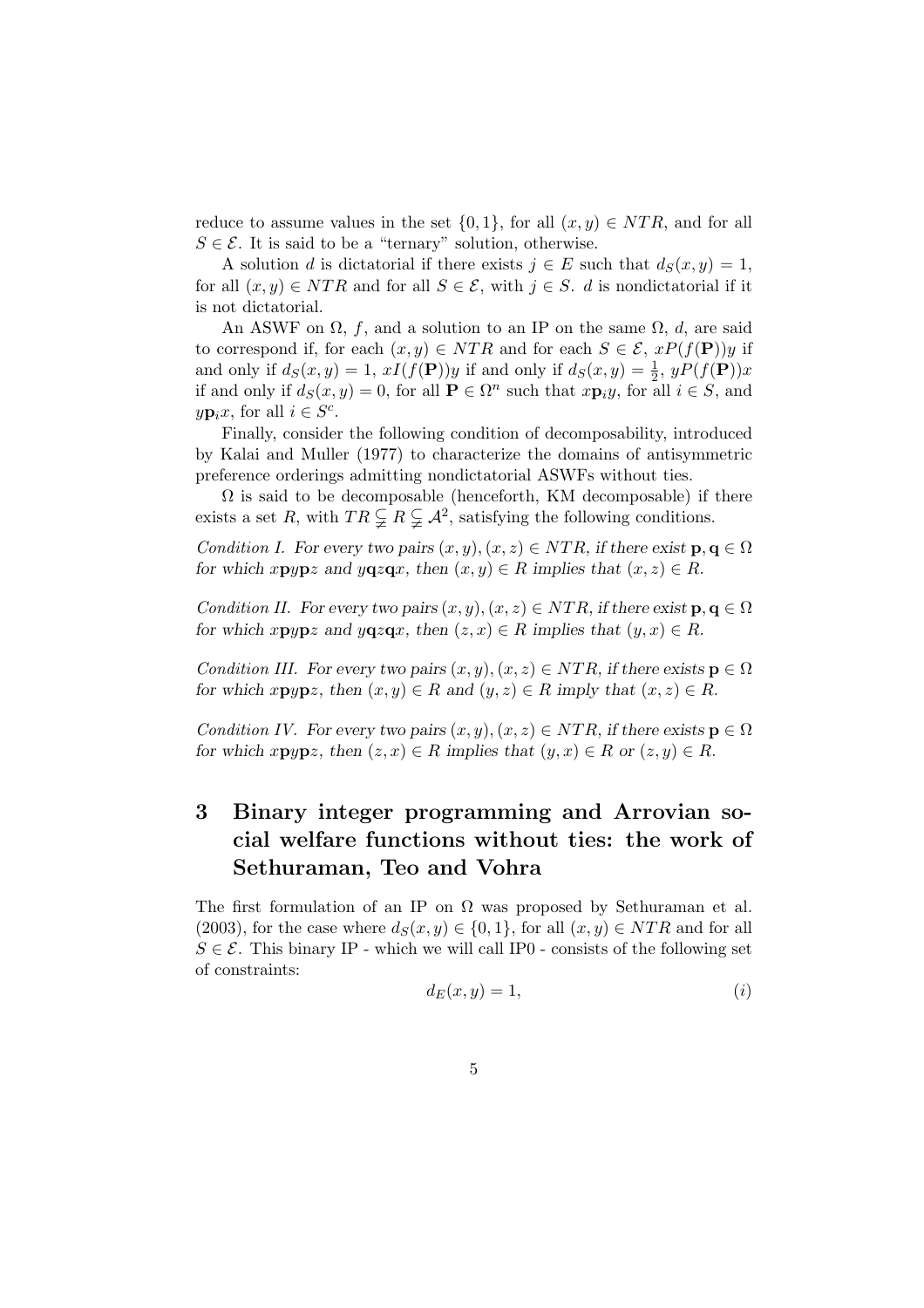for all  $(x, y) \in NTR$ ;

$$
d_S(x, y) + d_{S^c}(y, x) = 1,
$$
\n<sup>(ii)</sup>

for all  $(x, y) \in NTR$  and for all  $S \in \mathcal{E}$ ;

$$
d_{A\cup U\cup V}(x,y) + d_{B\cup U\cup W}(y,z) + d_{C\cup V\cup W}(z,x) \le 2, \qquad (iii)
$$

for all triples of alternatives  $x, y, z$  and for all disjoint and possibly empty sets  $A, B, C, U, V, W \in \mathcal{E}$  whose union includes all agents and which satisfy the following conditions (hereafter referred to as Conditions (∗)):

> $A \neq \emptyset$  only if there exists  $\mathbf{p} \in \Omega$  such that  $x\mathbf{p}z\mathbf{p}y$ ,  $B \neq \emptyset$  only if there exists  $\mathbf{p} \in \Omega$  such that  $y\mathbf{p}x\mathbf{p}z$ ,  $C \neq \emptyset$  only if there exists  $\mathbf{p} \in \Omega$  such that  $z\mathbf{p}y\mathbf{p}x$ ,  $U \neq \emptyset$  only if there exists  $\mathbf{p} \in \Omega$  such that  $x \mathbf{p} y \mathbf{p} z$ ,  $V \neq \emptyset$  only if there exists  $\mathbf{p} \in \Omega$  such that  $z\mathbf{p}xy$ ,  $W \neq \emptyset$  only if there exists  $\mathbf{p} \in \Omega$  such that  $y \mathbf{p} z \mathbf{p} x$ .

By introducing integer programming, Sethuraman et al. (2003) were able to provide a new representation of ASWFs with respect to the axiomatic one previously used in the Arrow's tradition. In particular, in the 2003 paper, they showed that there exists a one-to-one correspondence between the set of the solutions to IP0 on  $\Omega$  and the set of the ASWFs without ties on the same  $\Omega$ . Moreover, in both their 2003 and 2006 papers, they used IP0 to systematically analyze properties of ASWFs such as neutrality and anonymity.

Sethuraman et al. (2003) also built up a second binary IP on  $\Omega$ , for many respects related to Kalai and Muller's work on nondictatorial ASWFs. In this IP - which we will call  $IP0'$  - constraint (iii) is replaced by the following set of constraints:

$$
d_S(x, y) \le d_S(x, z), \tag{iv}
$$

$$
d_S(z, x) \le d_S(y, x), \tag{v}
$$

for all triples x, y, z such that there exist  $\mathbf{p}, \mathbf{q} \in \Omega$  satisfying xpypz and  $yqzqx$ , and for all  $S \in \mathcal{E}$ ;

$$
d_S(x,y) + d_S(y,z) \le 1 + d_S(x,z),\tag{vi}
$$

$$
d_S(z, y) + d_S(y, x) \ge d_S(z, x), \tag{vii}
$$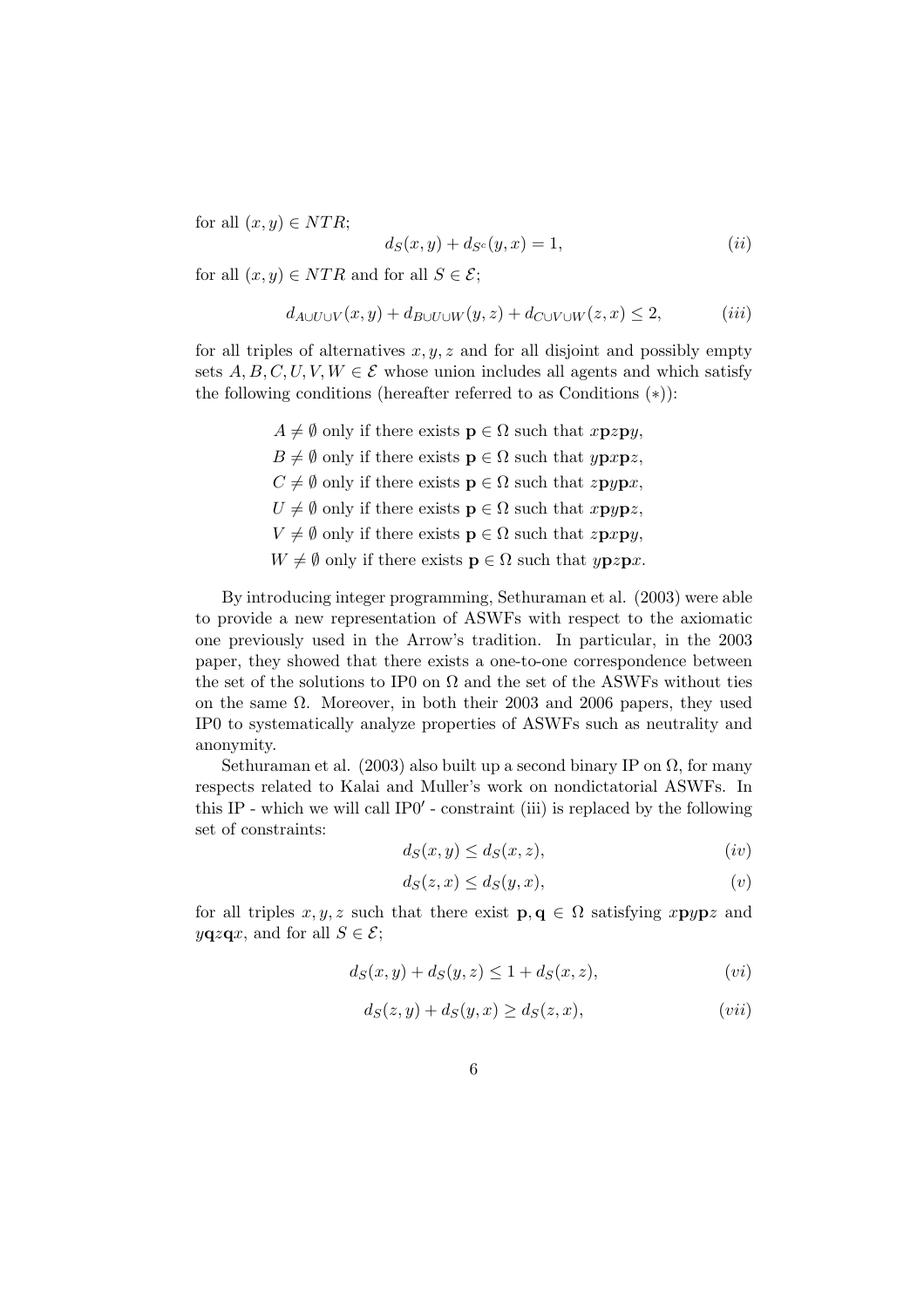for all triples  $x, y, z$  such that there exists  $\mathbf{p} \in \Omega$  satisfying  $x \mathbf{p} y \mathbf{p} z$ , and for all  $S \in \mathcal{E}$ .

Constraints (iv) and (v) translate, in terms of variables  $d_S(x, y)$ , Kalai and Muller's Conditions I and II. In their Claim 1, Sethuraman et al. (2003) showed that these constraints are special cases of (iii). Constraints (vi) and (vii) translate Kalai and Muller's Conditions III and IV. In their Claim 2, Sethuraman et al. (2003) showed that also these constraints are special cases of (iii). Their analysis established that any solution d to IP0 on  $\Omega$  is a solution to IP0 $'$  on the same domain and that IP0 and IP0 $'$  are equivalent in the case where  $n = 2$ .

In the remainder of this section, we will prove that the set of constraints (iv)-(vii) exhibits problems of logical dependence. More precisely, the following proposition shows that one of the constraints (iv) and (v) is redundant.

**Proposition 1.** d satisfies (i), (ii), and (iv) if and only if it satisfies (i), (ii), and  $(v)$ .

**Proof.** Suppose that d satisfies (i), (ii), and (iv). Consider a triple  $x, y, z$ . Suppose that there exist  $\mathbf{p}, \mathbf{q} \in \Omega$  satisfying  $x \mathbf{p} y \mathbf{p} z$  and  $y \mathbf{q} z \mathbf{q} x$ , and that

$$
d_S(z, x) > d_S(y, x),
$$

for some  $S \in \mathcal{E}$ . Then,  $d_S(z, x) = 1$ ,  $d_S(y, x) = 0$ . But then,  $d_{S^c}(x, z) = 0$ ,  $d_{S<sup>c</sup>}(x, y) = 1$ . This implies that

$$
d_{S^c}(x, y) > d_{S^c}(x, z),
$$

contradicting (iv). Therefore,  $d$  satisfies (i), (ii), and (v). Suppose that  $d$ satisfies (i), (ii), and (v). Consider a triple  $x, y, z$ . Suppose that there exist  $\mathbf{p}, \mathbf{q} \in \Omega$  satisfying xpypz and yqzqx, and that

$$
d_S(x, y) > d_S(x, z),
$$

for some  $S \in \mathcal{E}$ . Then,  $d_S(x, y) = 1$ ,  $d_S(x, z) = 0$ . But then,  $d_{S^c}(y, x) = 0$ ,  $d_{S<sup>c</sup>}(z, x) = 1$ . This implies that

$$
d_{S^c}(z, x) > d_{S^c}(y, x),
$$

contradicting  $(v)$ . Therefore,  $d$  satisfies  $(i)$ ,  $(ii)$ , and  $(iv)$ .

Moreover, the following proposition shows that one of the constraints (vi) and (vii) is redundant.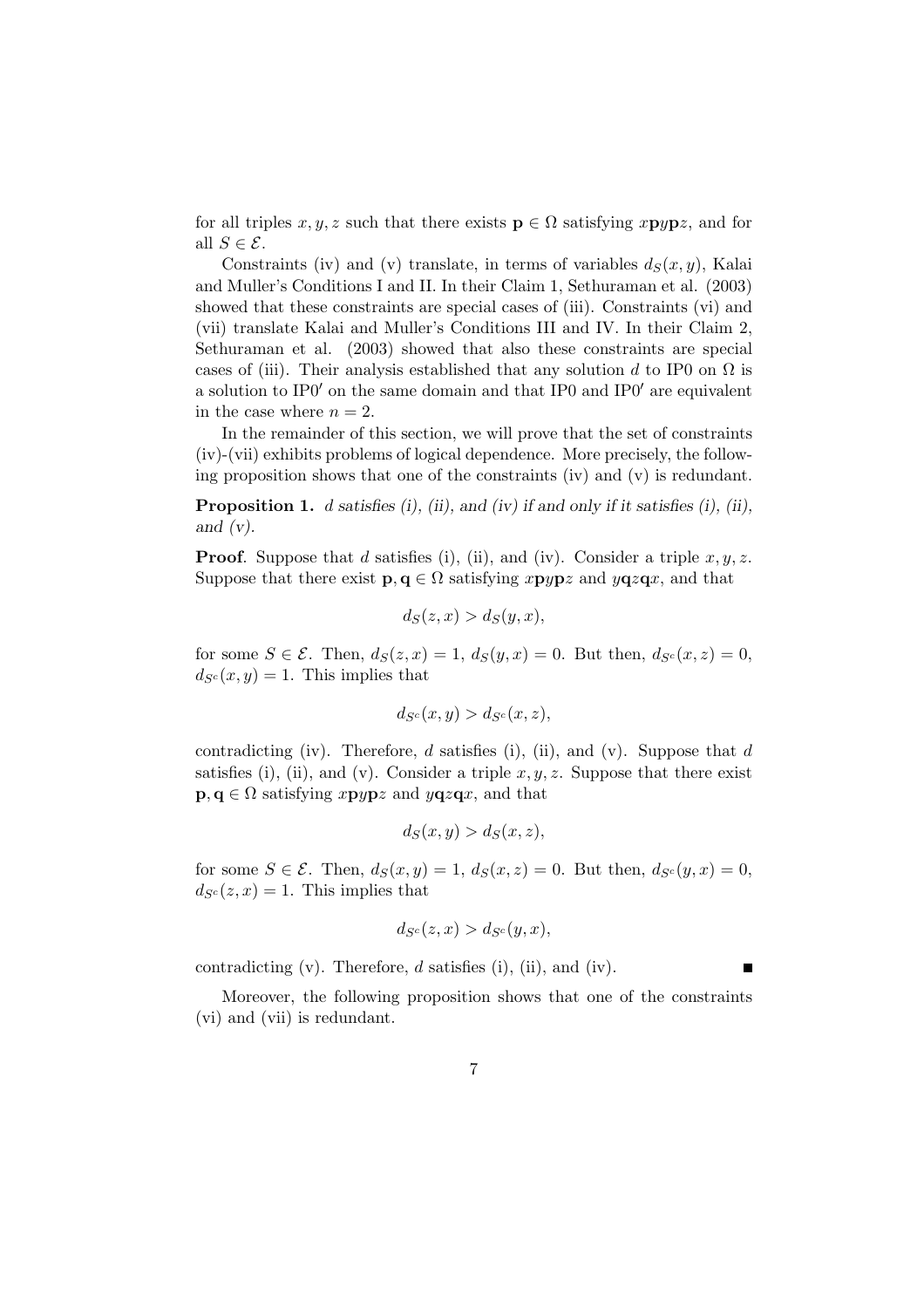**Proposition 2.** d satisfies (i), (ii), and (vi) if and only if it satisfies (i), (ii), and (vii).

**Proof.** Suppose that d satisfies (i), (ii), and (vi). Consider a triple  $x, y, z$ . Suppose that there exists  $\mathbf{p} \in \Omega$  satisfying xpypz, and that

$$
d_S(z, y) + d_S(y, x) < d_S(z, x),
$$

for some  $S \in \mathcal{E}$ . Thus,  $d_S(z, y) = 0$ ,  $d_S(y, x) = 0$ , and  $d_S(z, x) = 1$ . But then,  $d_{S^c}(y, z) = 1$ ,  $d_{S^c}(x, y) = 1$ , and  $d_{S^c}(x, z) = 0$ . This implies that

$$
d_{S^c}(x, y) + d_{S^c}(y, z) > 1 + d_{S^c}(x, z),
$$

contradicting (vi). Therefore,  $d$  satisfies (i), (ii), and (vii). Suppose that d satisfies (i), (ii), and (vii). Consider a triple  $x, y, z$ . Suppose that there exists  $\mathbf{p} \in \Omega$  satisfying xpypz, and that

$$
d_S(x, y) + d_S(y, z) > 1 + d_S(x, z),
$$

for some  $S \in \mathcal{E}$ . Then,  $d_S(x, y) = 1$ ,  $d_S(y, z) = 1$ , and  $d_S(x, z) = 0$ . But then,  $d_{S^c}(y, x) = 0$ ,  $d_{S^c}(z, y) = 0$ , and  $d_{S^c}(z, x) = 1$ . This implies that

$$
d_{S^c}(z,y) + d_{S^c}(y,x) < d_{S^c}(z,x),
$$

contradicting (vii). Therefore, d satisfies (i), (ii), and (vi).

 $\blacksquare$ 

We will use Propositions 1 and 2 in the next section. There, we will provide a natural generalization of Sethuraman et al.'s approach, specifying two integer programs in which variables  $d_S(x, y)$  are allowed to assume values in the set  $\{0, \frac{1}{2}\}$  $\frac{1}{2}, 1\}.$ 

## 4 Ternary integer programming and Arrovian social welfare functions with ties: a correspondence theorem

In this section, we first introduce a generalization of Sethuraman et al.'s IP0 to the case where  $d_S(x, y) = \frac{1}{2}$ , for some  $(x, y) \in NTR$  and for some  $S \in \mathcal{E}$ . We will show that this ternary program on  $\Omega$  - which we will call IP1 - can be used to represent ASWFs with ties. IP1 consists of the following set of constraints:

$$
d_E(x, y) = 1,\t\t(1)
$$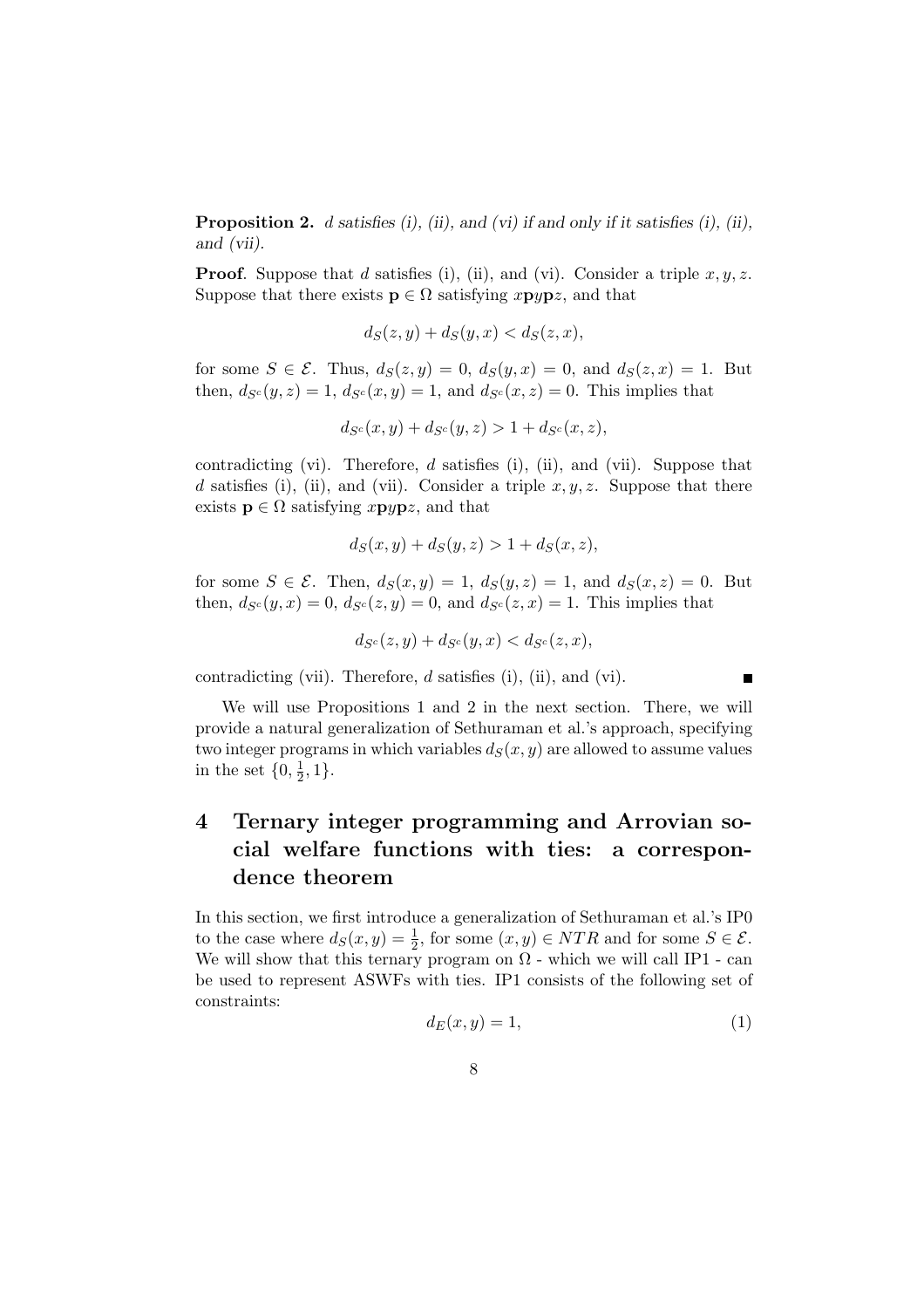for all  $(x, y) \in NTR$ ;

$$
d_S(x, y) + d_{S^c}(y, x) = 1,
$$
\n(2)

for all  $(x, y) \in NTR$  and for all  $S \in \mathcal{E}$ ;

$$
d_{A\cup U\cup V}(x,y) + d_{B\cup U\cup W}(y,z) + d_{C\cup V\cup W}(z,x) \le 2,\tag{3}
$$

if  $d_{A\cup U\cup V}(x, y), d_{B\cup U\cup W}(y, z), d_{C\cup V\cup W}(z, x) \in \{0, 1\};$ 

$$
d_{A\cup U\cup V}(x,y) + d_{B\cup U\cup W}(y,z) + d_{C\cup V\cup W}(z,x) = \frac{3}{2},\tag{4}
$$

if  $d_{A\cup U\cup V}(x,y) = \frac{1}{2}$  or  $d_{B\cup U\cup W}(y,z) = \frac{1}{2}$  or  $d_{C\cup V\cup W}(z,x) = \frac{1}{2}$ , for all triples of alternatives  $x, y, z$  and for all disjoint and possibly empty sets  $A, B, C, U, V, W \in \mathcal{E}$  whose union includes all agents and which satisfy Conditions (∗).

In fact, we propose now a result which establishes a one-to-one correspondence between the set of the solutions to IP1 on a given  $\Omega$  and the set of the ASWFs with ties on the same  $\Omega$ .

**Theorem 1.** Consider a domain  $\Omega$ . Given an ASWF on  $\Omega$ , f, there exists a unique solution to IP1 on  $\Omega$ , d, which corresponds to f. Given a solution to IP1 on  $\Omega$ , d, there exists a unique ASWF on  $\Omega$ , f, which corresponds to d.

**Proof.** Consider a domain  $\Omega$  and an ASWF on  $\Omega$ , f. Determine d as follows. Given  $(x, y) \in NTR$  and  $S \in \mathcal{E}$ , consider  $\mathbf{P} \in \Omega^n$  such that  $x \mathbf{p}_i y$ , for all  $i \in S$ , and  $y\mathbf{p}_i x$ , for all  $i \in S^c$ . Let  $d_S(x, y) = 1$  if  $xP(f(\mathbf{P}))y$ ,  $d_S(x, y) = \frac{1}{2}$ if  $xI(f(\mathbf{P}))y$ ,  $d_S(x, y) = 0$  if  $yP(f(\mathbf{P}))x$ . Then, for each  $(x, y) \in NTR$  and for each  $S \in \mathcal{E}$ , we have  $xP(f(\mathbf{P}))y$  if and only if  $d_S(x, y) = 1$ ,  $xI(f(\mathbf{P}))y$ if and only if  $d_S(x,y) = \frac{1}{2}$ ,  $yP(f(\mathbf{P}))x$  if and only if  $d_S(x,y) = 0$ , for all  $P \in \Omega^n$  such that  $x p_i y$ , for all  $i \in S$ , and  $y p_i x$ , for all  $i \in S^c$ , as f satisfies IIA. d satisfies (1), as  $f(\mathbf{P})$  satisfies PO, and (2), as  $f(\mathbf{P})$  is a complete binary relation on A, for all  $\mathbf{P} \in \Omega^n$ . Consider a triple  $x, y, z$ , and disjoint and possibly empty sets  $A, B, C, U, V, W \in \mathcal{E}$  whose union includes all agents and which satisfy Conditions (\*). Moreover, consider  $\mathbf{P} \in \Omega^n$ . Then, by Conditions (\*), we have:  $x\mathbf{p}_iy$ , for all  $i \in A \cup U \cup V$ ;  $y\mathbf{p}_ix$ , for all  $i \in (A \cup U \cup V)^c$ ;  $y\mathbf{p}_i z$ , for all  $i \in B \cup U \cup W$ ;  $z\mathbf{p}_i y$ , for all  $i \in (B \cup U \cup W)^c$ ;  $zp_ix$ , for all  $i \in C \cup V \cup W$ ;  $xp_iz$ , for all  $i \in (C \cup V \cup W)^c$ . Suppose that  $d_{A\cup U\cup V}(x,y), d_{B\cup U\cup W}(y,z), d_{C\cup V\cup W}(z,x) \in \{0,1\}$  and

$$
d_{A\cup U\cup V}(x,y) + d_{B\cup U\cup W}(y,z) + d_{C\cup V\cup W}(z,x) > 2.
$$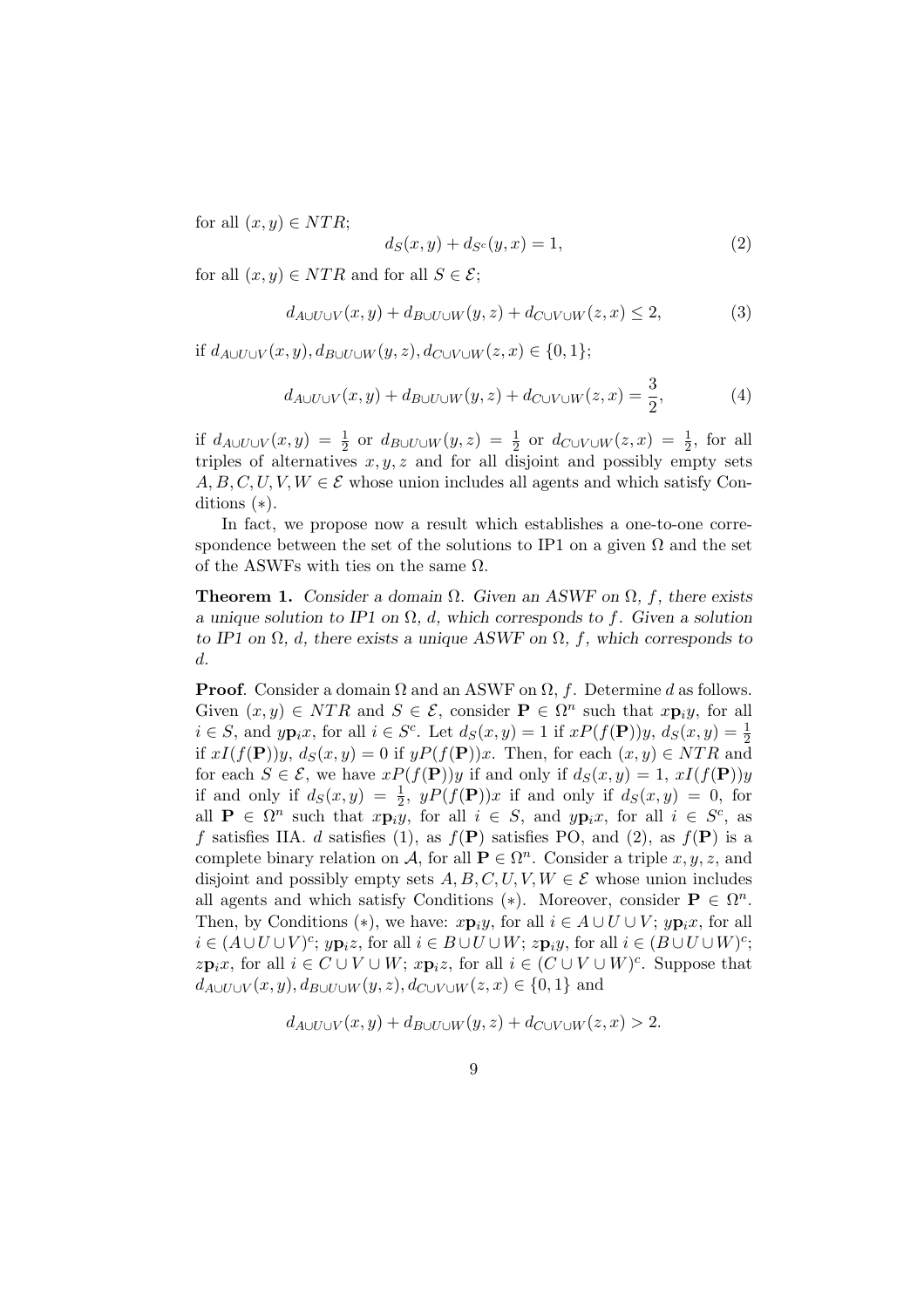Then, we have  $xP(f(\mathbf{P}))yP(f(\mathbf{P}))z$  and  $zP(f(\mathbf{P}))x$ , a contradiction. Suppose that  $d_{A\cup U\cup V}(x,y) = \frac{1}{2}$  and

$$
d_{A\cup U\cup V}(x,y)+d_{B\cup U\cup W}(y,z)+d_{C\cup V\cup W}(z,x)<\frac{3}{2}.
$$

Consider the following three cases. First,  $d_{B\cup U\cup W}(y, z) = 0$  and  $d_{C\cup V\cup W}(z, x) = 0$ . Then, we have  $zP(f(\mathbf{P}))yI(f(\mathbf{P}))x$  and  $xP(f(\mathbf{P}))z$ , a contradiction. Second,  $d_{B\cup U\cup W}(y,z) = \frac{1}{2}$  and  $d_{C\cup V\cup W}(z,x) = 0$ . Then, we have  $xI(f(\mathbf{P}))yI(f(\mathbf{P}))z$  and  $xP(f(\mathbf{P}))z$ , a contradiction. Third,  $d_{B\cup U\cup W}(y,z)=0$  and  $d_{C\cup V\cup W}(z,x)=\frac{1}{2}$ . Then, we have  $zI(f(\mathbf{P}))xI(f(\mathbf{P}))y$  and  $zP(f(\mathbf{P}))y$ , a contradiction. Suppose now that  $d_{A\cup U\cup V}(x,y)=\frac{1}{2}$  and

$$
d_{A\cup U\cup V}(x,y)+d_{B\cup U\cup W}(y,z)+d_{C\cup V\cup W}(z,x)>\frac{3}{2}.
$$

Consider the following three cases. First,  $d_{B\cup U\cup W}(y, z) = 1$  and  $d_{C\cup V\cup W}(z, x) = 1$ . Then, we have  $xI(f(\mathbf{P}))yP(f(\mathbf{P}))z$  and  $zP(f(\mathbf{P}))x$ , a contradiction. Second,  $d_{B\cup U\cup W}(y,z) = \frac{1}{2}$  and  $d_{C\cup V\cup W}(z,x) = 1$ . Then, we have  $xI(f(\mathbf{P}))yI(f(\mathbf{P}))z$  and  $zP(f(\mathbf{P}))x$ , a contradiction. Third,

 $d_{B\cup U\cup W}(y,z)=1$  and  $d_{C\cup V\cup W}(z,x)=\frac{1}{2}$ . Then, we have

 $xI(f(\mathbf{P}))yP(f(\mathbf{P}))z$  and  $zI(f(\mathbf{P}))x$ , a contradiction. Therefore, d satisfies (3) and (4). Hence, d is a solution to IP1 on  $\Omega$  which corresponds to f. Suppose that d is not unique. Then, there exist a solution to IP1 on  $\Omega$ , d',  $(x, y) \in NTR$ , and  $S \in \mathcal{E}$  such that  $d_S(x, y) \neq d'_{S}(x, y)$ . Consider  $\mathbf{P} \in \Omega^n$ such that  $x\mathbf{p}_iy$ , for all  $i \in S$ , and  $y\mathbf{p}_ix$ , for all  $i \in S^c$ . Then, we have  $xP(f(\mathbf{P}))y$  and  $xI(f(\mathbf{P}))y$ , or,  $yP(f(\mathbf{P}))x$  and  $xI(f(\mathbf{P}))y$ , or,  $xP(f(\mathbf{P}))y$ and  $yP(f(\mathbf{P}))x$ , a contradiction. But then, d is unique. Now, consider a solution to IP1 on  $\Omega$ , d. Determine f as follows. Given  $(x, y) \in TR$ , let  $xP(f(\mathbf{P}))y$ , for all  $\mathbf{P} \in \Omega^n$ . Given  $(x, y) \in NTR$  and  $\mathbf{P} \in \Omega^n$ , let  $S \in \mathcal{E}$  be the set of agents such that  $x \mathbf{p}_i y$ , for all  $i \in S$ , and  $y \mathbf{p}_i x$ , for all  $i \in S^c$ . Let  $xP(f(\mathbf{P}))y$  if  $d_S(x,y) = 1$ ,  $xI(f(\mathbf{P}))y$  if  $d_S(x,y) = \frac{1}{2}$ , and  $yP(f(\mathbf{P}))x$  if  $d_S(x,y) = 0$ .  $f(\mathbf{P})$  is a complete binary relation on A, for all  $P \in \Omega^n$ , by construction and by (2). Now, we show that  $f(P)$  is also a transitive binary relation on A, for all  $P \in \Omega^n$ . Consider a triple  $x, y, z$ and a preference profile  $P \in \Omega^n$ . Then, there exist three nonempty sets H, I, J such that  $x\mathbf{p}_iy$ , for all  $i \in H$ ,  $y\mathbf{p}_ix$ , for all  $i \in H^c$ ,  $y\mathbf{p}_iz$ , for all  $i \in I$ ,  $z\mathbf{p}_iy$ , for all  $i \in I^c$ ,  $z\mathbf{p}_ix$ , for all  $i \in J$ ,  $x\mathbf{p}_iz$ , for all  $i \in J^c$ . Let  $A = H \setminus (I \cup J), B = I \setminus (H \cup J), C = J \setminus (H \cup I), U = H \cap I, V = H \cap J,$  $W = I \cap J$ . Then, A, B, C, U, V,  $W \in \mathcal{E}$  are disjoint sets of agents whose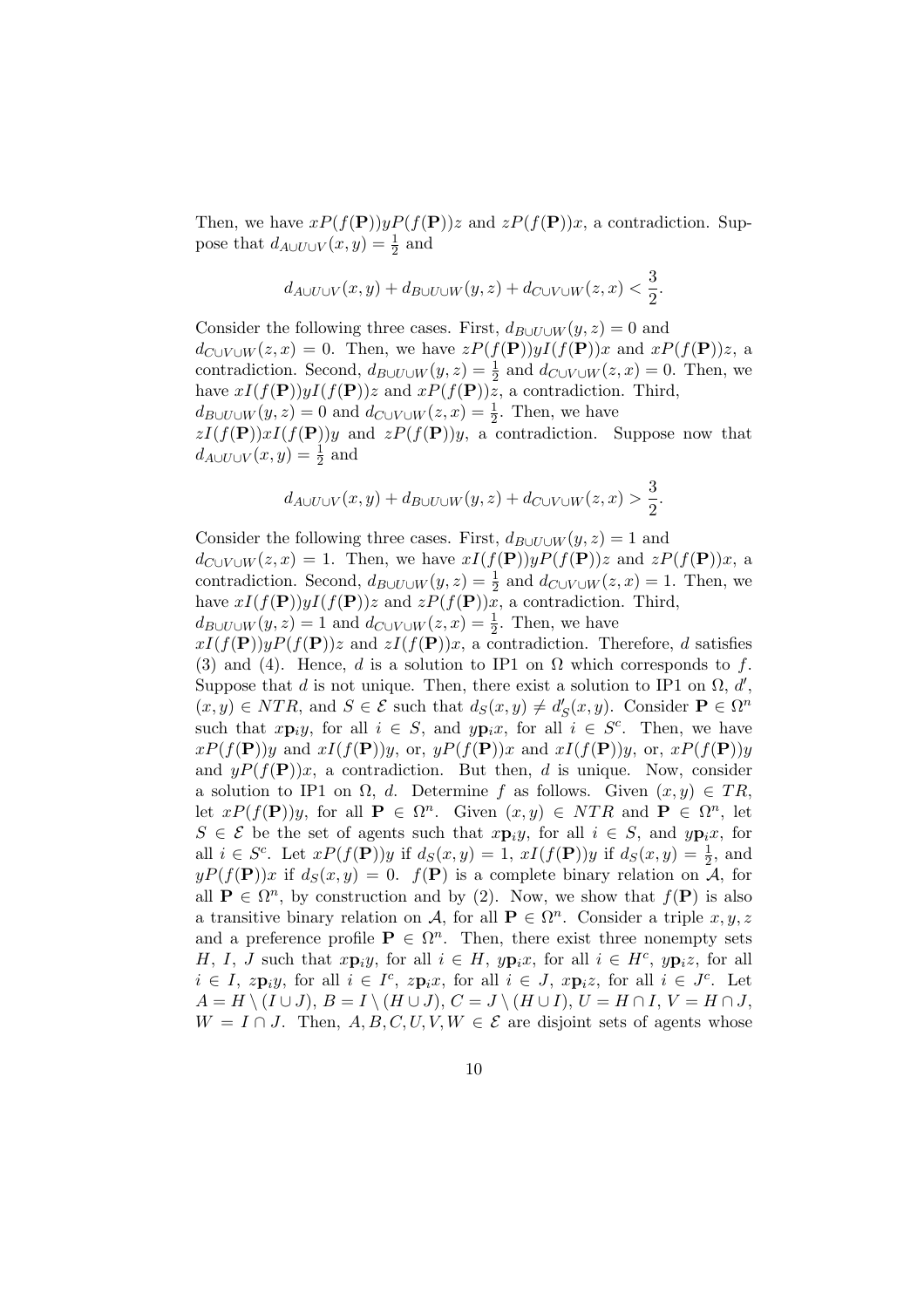union includes all agents and which satisfy Conditions (∗). Moreover, they satisfy  $A \cup U \cup V = H$ ,  $B \cup U \cup W = I$ ,  $C \cup V \cup W = J$ . Consider the following eight cases. First,  $xP(f(\mathbf{P}))yP(f(\mathbf{P}))z$  and  $zP(f(\mathbf{P}))x$ . Then,  $d_{A\cup U\cup V}(x,y) = 1, d_{B\cup U\cup W}(y,z) = 1, d_{C\cup V\cup W}(z,x) = 1$ , and

$$
d_{A\cup U\cup V}(x,y)+d_{B\cup U\cup W}(y,z)+d_{C\cup V\cup W}(z,x)>2,
$$

contradicting (3). Second,  $xP(f(\mathbf{P}))yP(f(\mathbf{P}))z$  and  $xI(f(\mathbf{P}))z$ . Then,  $d_{C\cup V\cup W}(z,x)=\frac{1}{2}$  and

$$
d_{A\cup U\cup V}(x,y)+d_{B\cup U\cup W}(y,z)+d_{C\cup V\cup W}(z,x)>\frac{3}{2},
$$

contradicting (4). Third,  $xI(f(\mathbf{P}))yP(f(\mathbf{P}))z$  and  $zP(f(\mathbf{P}))x$ . Then,  $d_{A\cup U\cup V}(x,y)=\frac{1}{2}$  and

$$
d_{A\cup U\cup V}(x,y)+d_{B\cup U\cup W}(y,z)+d_{C\cup V\cup W}(z,x)>\frac{3}{2},
$$

contradicting (4). Fourth,  $xI(f(\mathbf{P}))yP(f(\mathbf{P}))z$  and  $xI(f(\mathbf{P}))z$ . Then,  $d_{A\cup U\cup V}(x,y)=\frac{1}{2}$  and

$$
d_{A\cup U\cup V}(x,y)+d_{B\cup U\cup W}(y,z)+d_{C\cup V\cup W}(z,x)>\frac{3}{2},
$$

contradicting (4). Fifth,  $xP(f(\mathbf{P}))yI(f(\mathbf{P}))z$  and  $zP(f(\mathbf{P}))x$ . Then,  $d_{B\cup U\cup W}(y,z)=\frac{1}{2}$  and

$$
d_{A\cup U\cup V}(x,y)+d_{B\cup U\cup W}(y,z)+d_{C\cup V\cup W}(z,x)>\frac{3}{2},
$$

contradicting (4). Sixth,  $xP(f(\mathbf{P}))yI(f(\mathbf{P}))z$  and  $xI(f(\mathbf{P}))z$ . Then,  $d_{B\cup U\cup W}(y,z)=\frac{1}{2}$  and

$$
d_{A\cup U\cup V}(x,y)+d_{B\cup U\cup W}(y,z)+d_{C\cup V\cup W}(z,x)>\frac{3}{2},
$$

contradicting (4). Seventh,  $xI(f(\mathbf{P}))yI(f(\mathbf{P}))z$  and  $xP(f(\mathbf{P}))z$ . Then,  $d_{A\cup U\cup V}(x,y)=\frac{1}{2}$  and

$$
d_{A\cup U\cup V}(x,y)+d_{B\cup U\cup W}(y,z)+d_{C\cup V\cup W}(z,x)<\frac{3}{2},
$$

contradicting (4). Eighth,  $xI(f(\mathbf{P}))yI(f(\mathbf{P}))z$  and  $zP(f(\mathbf{P}))x$ . Then,  $d_{A\cup U\cup V}(x,y)=\frac{1}{2}$  and

$$
d_{A\cup U\cup V}(x,y)+d_{B\cup U\cup W}(y,z)+d_{C\cup V\cup W}(z,x)>\frac{3}{2},
$$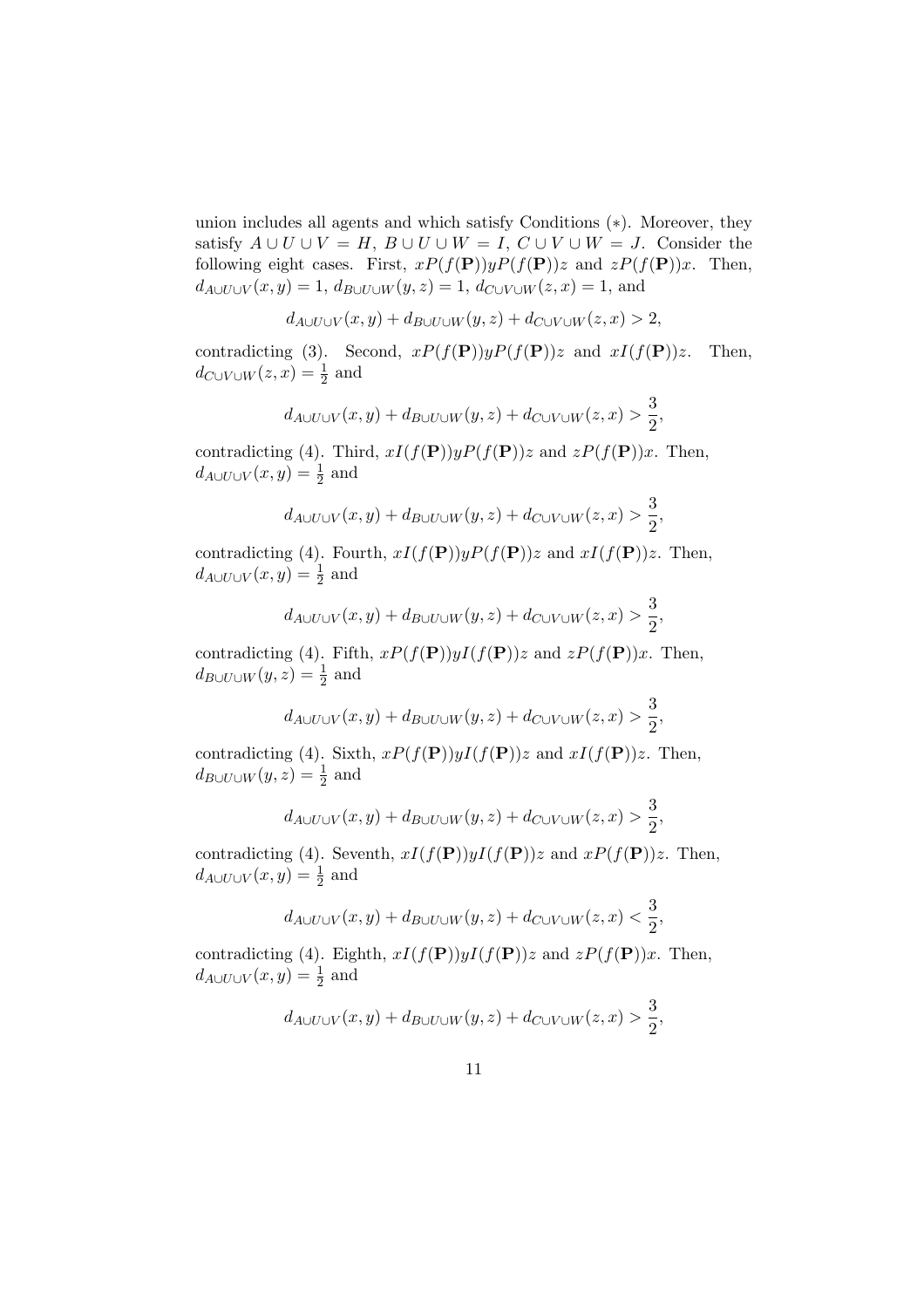contradicting (4). f satisfies PO as, for all  $(x, y) \in TR$ , we have  $xP(f(\mathbf{P}))y$ , for all  $P \in \Omega^n$ ; moreover, for all  $(x, y) \in NTR$  and for all  $P \in \Omega^n$ ,  $x \mathbf{p}_i y$ , for all  $i \in E$ , implies  $xP(f(\mathbf{P}))y$ , by (1). f satisfies IIA as, for each  $(x, y) \in$ NTR and for each  $S \in \mathcal{E}$ , we have  $xP(f(\mathbf{P}))y$  if and only if  $d_S(x, y) =$ 1,  $xI(f(\mathbf{P}))y$  if and only if  $d_S(x,y) = \frac{1}{2}$ , and  $yP(f(\mathbf{P}))x$  if and only if  $d_S(x, y) = 0$ , for all  $P \in \Omega^n$  such that  $x \overline{p_i} y$ , for all  $i \in S$ , and  $y \overline{p_i} x$ , for all  $i \in S^c$ . Hence, f is an ASWF on  $\Omega$ , which corresponds to d. Suppose that f is not unique. Then, there exist an ASWF on  $\Omega$ ,  $f'$ ,  $(x, y) \in NTR$  and  $\mathbf{P} \in \Omega^n$  such that we have  $xf(\mathbf{P})y$  but not  $xf'(\mathbf{P})y$ . Let  $S \in \mathcal{E}$  be the set such that  $x\mathbf{p}_iy$ , for all  $i \in S$ , and  $y\mathbf{p}_ix$ , for all  $i \in S^c$ . Then,  $d_S(x, y) = 1$ and  $d_S(x,y) = 0$ , or,  $d_S(x,y) = \frac{1}{2}$  and  $d_S(x,y) = 0$ , a contradiction. But then,  $f$  is unique.  $\blacksquare$ 

We introduce now a second ternary IP on  $\Omega$ , which incorporates - like Sethuraman et al.'s IP0' - a reformulation of Kalai and Muller's Conditions I-IV. In constructing it, we draw the consequences of Propositions 1 and 2 and eliminate the redundancies inherent in Sethuraman et al.'s  $IP0'$ . In fact, this second ternary IP - which we will call  $IP1'$  - consists of constraints  $(1)$ , (2), and the following four logically independent constraints:

$$
d_S(x, y) \le d_S(x, z),\tag{5}
$$

if  $d_S(x, y) \in \{0, 1\}$ ;

$$
d_S(x, y) < d_S(x, z),\tag{6}
$$

if  $d_s(x, y) = \frac{1}{2}$ , for all triples  $x, y, z$  such that there exist  $\mathbf{p}, \mathbf{q} \in \Omega$  satisfying xpypz and yqzqx, and for all  $S \in \mathcal{E}$ ;

$$
d_S(x, y) + d_S(y, z) \le 1 + d_S(x, z),\tag{7}
$$

if  $d_s(x, y)$ ,  $d_s(y, z) \in \{0, 1\}$ ;

$$
d_S(x, y) + d_S(y, z) = \frac{1}{2} + d_S(x, z),
$$
\n(8)

if  $d_S(x,y) = \frac{1}{2}$  or  $d_S(y,z) = \frac{1}{2}$ , for all triples  $x, y, z$  such that there exist  $\mathbf{p}, \mathbf{q} \in \Omega$  satisfying xpypz and zqyqx, and for all  $S \in \mathcal{E}$ .

In the remainder of this section, we prove two propositions which establish the relationships between  $IP1$  and  $IP1'$ .

<sup>&</sup>lt;sup>3</sup>We notice that, in our formulation of (7) and (8), we suppose that there exist  $\mathbf{p}, \mathbf{q} \in \Omega$ which satisfy  $xpypz$  and  $zqyqx$ , whereas Sethuraman et al. (2003), in their formulation of (vii) and (viii), supposed that there exists only  $\mathbf{p} \in \Omega$  which satisfies  $x \mathbf{p} y \mathbf{p} z$ .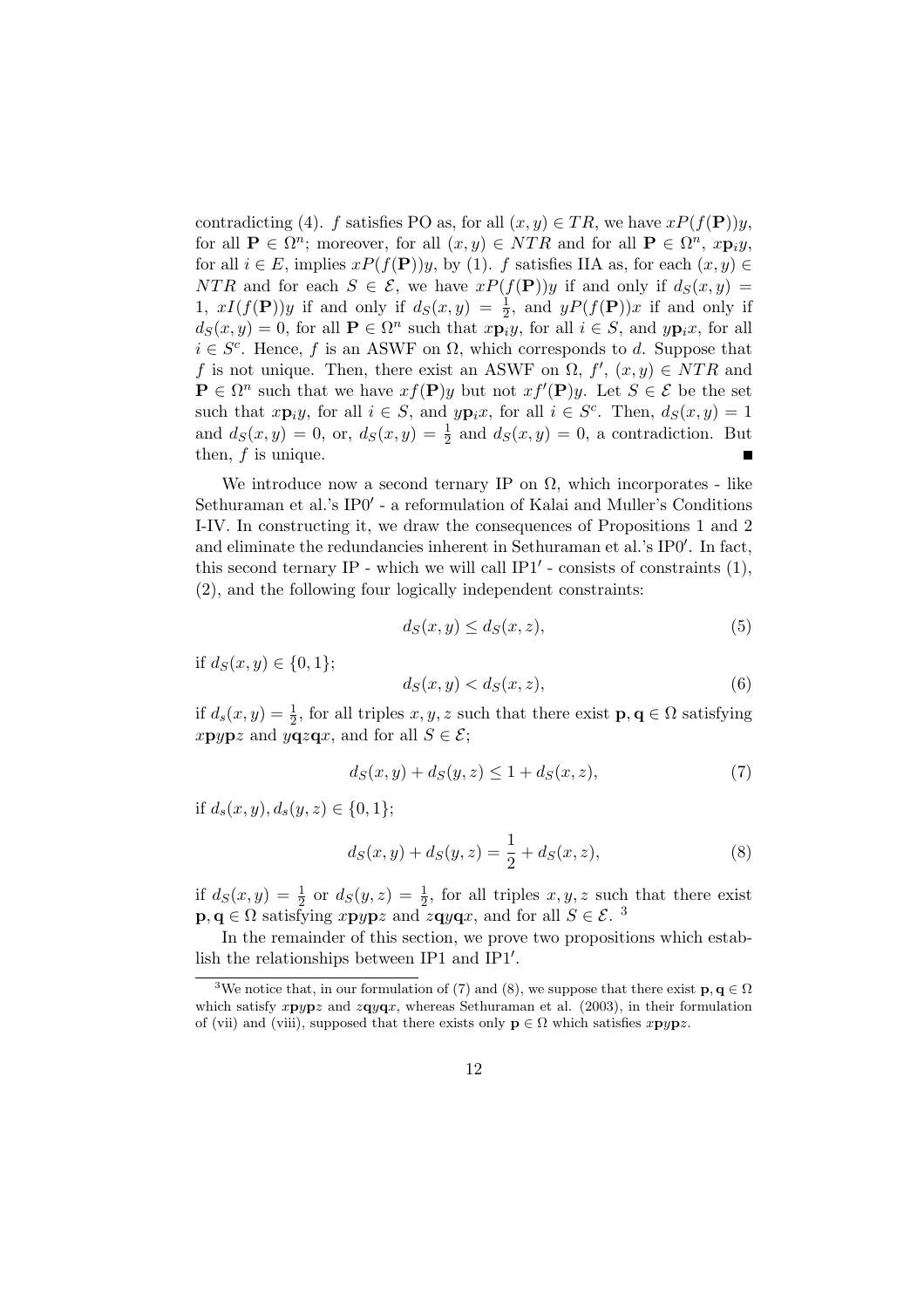**Proposition 3.** If d is a solution to IP1 on  $\Omega$ , then it is a solution to IP1' on the same  $\Omega$ .

**Proof.** Let d be a solution to IP1 on  $\Omega$ . Consider a triple  $x, y, z$  and  $S \in \mathcal{E}$ . Suppose that there exist  $\mathbf{p}, \mathbf{q} \in \Omega$  which satisfy  $x \mathbf{p} y \mathbf{p} z$  and  $y \mathbf{q} z \mathbf{q} x$ . Let  $U = S$ ,  $W = S^c$ , and  $A = B = C = V = \emptyset$ . Then,  $A, B, C, U, V, W$  are sets whose union includes all agents and which satisfy Conditions (∗). Suppose that  $d_S(x, y) \in \{0, 1\}$  and  $d_S(x, y) > d_S(x, z)$ . Consider the following two cases. First,  $d_S(x, z) \in \{0, 1\}$ . Then,

$$
d_U(x, y) + d_{U \cup W}(y, z) + d_W(z, x) > 2,
$$

contradicting (3). Second,  $d_S(x, z) = \frac{1}{2}$ . Then,

$$
d_U(x, y) + d_{U \cup W}(y, z) + d_W(z, x) > \frac{3}{2},
$$

contradicting (4). Therefore, d satisfies (5). Suppose now that  $d_S(x, y) = \frac{1}{2}$ and  $d_S(x, y) \geq d_S(x, z)$ . Then,

$$
d_U(x,y) + d_{U \cup W}(y,z) + d_W(z,x) > \frac{3}{2},
$$

contradicting (4). Therefore, d satisfies (6). Consider a triple  $x, y, z$  and  $S \in \mathcal{E}$ . Suppose that there exist  $p, q \in \Omega$  satisfying xpypz and zqyqx. Let  $C = S^c$ ,  $U = S$ , and  $A = B = V = W = \emptyset$ . Then,  $A, B, C, U, V, W$ are sets whose union includes all agents and which satisfy Conditions (∗). Suppose that  $d_S(x, y), d_S(y, z) \in \{0, 1\}$  and  $d_S(x, y) + d_S(y, z) > 1 + d_S(x, z)$ . Consider the following two cases. First,  $d_S(x, z) \in \{0, 1\}$ . Then,

$$
d_U(x, y) + d_U(y, z) + d_C(z, x) > 2,
$$

contradicting (3). Second,  $d_S(x, z) = \frac{1}{2}$ . Then,

$$
d_U(x, y) + d_U(y, z) + d_C(z, x) > \frac{3}{2},
$$

contradicting (4). Therefore, d satisfies (7). Suppose now that  $d_S(x, y) = \frac{1}{2}$ and  $d_S(x, y) + d_S(y, z) < \frac{1}{2} + d_S(x, z)$ . Then,

$$
d_U(x, y) + d_U(y, z) + d_C(z, x) < \frac{3}{2},
$$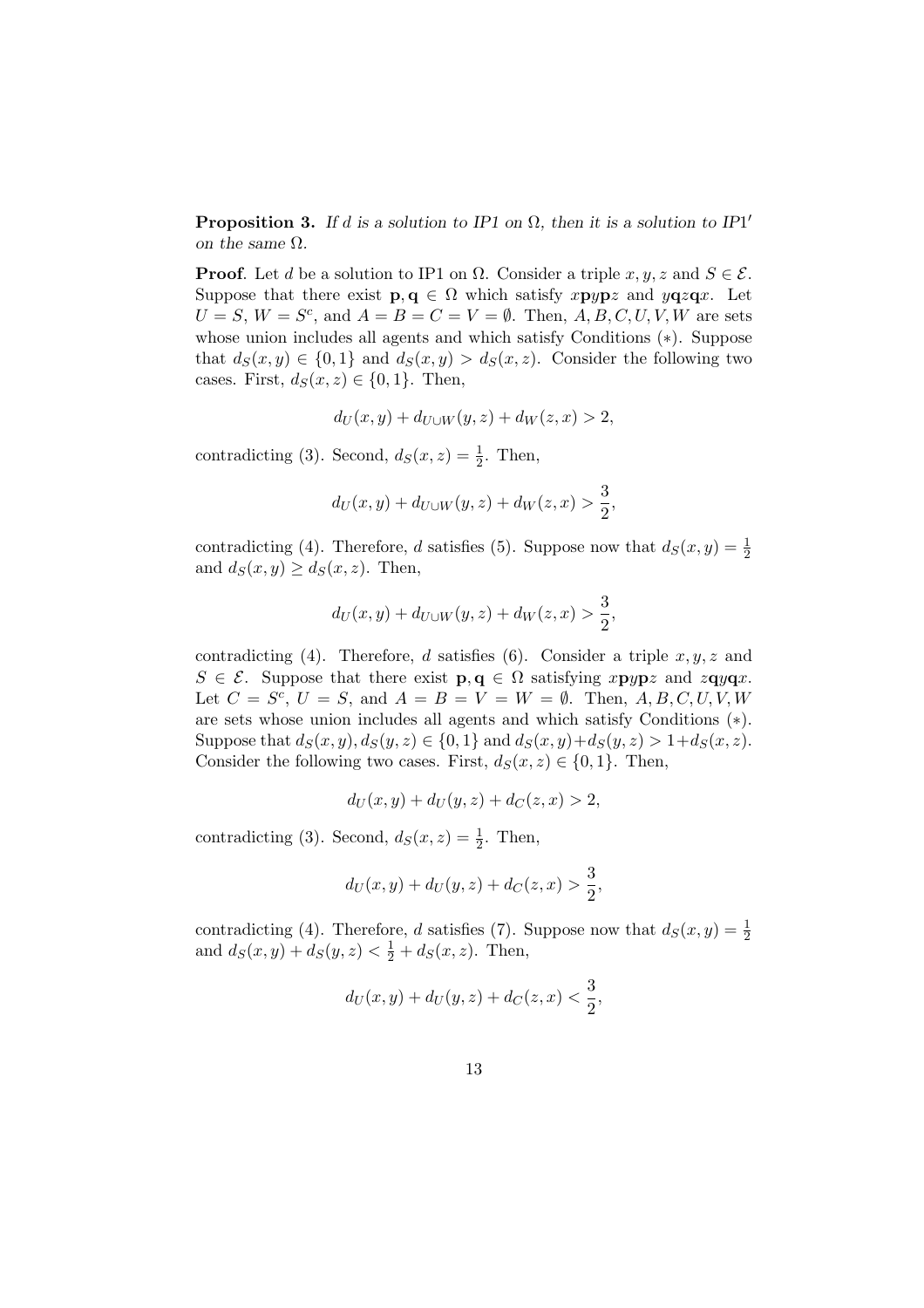contradicting (4). Suppose that  $d_S(x, y) = \frac{1}{2}$  and  $d_S(x, y) + d_S(y, z)$  $\frac{1}{2} + d_S(x, z)$ . Then,

$$
d_U(x, y) + d_U(y, z) + d_C(z, x) > \frac{3}{2},
$$

contradicting (4). Therefore, d satisfies (8). Hence, d is a solution to  $IP1'$ on Ω.  $\blacksquare$ 

The following result shows that the converse of Proposition 3 holds - and IP1 and IP1' coincide - when  $n = 2$ .

**Proposition 4.** Let  $n = 2$ . If d is a solution to IP1' on  $\Omega$ , then it is a solution to IP1 on the same  $\Omega$ .

**Proof.** Let  $n = 2$ . Let d be a solution to IP1' on  $\Omega$ . Consider a triple  $x, y, z$  and disjoint and possibly empty sets  $A, B, C, U, V, W \in \mathcal{E}$  whose union includes all agents and which satisfy Conditions (∗). Suppose that  $d_{A\cup U\cup V}(x, y), d_{B\cup U\cup W}(y, z), d_{C\cup V\cup W}(z, x) \in \{0, 1\}$  and

$$
d_{A\cup U\cup V}(x,y) + d_{B\cup U\cup W}(y,z) + d_{C\cup V\cup W}(z,x) > 2.
$$

Consider the case where  $A \neq \emptyset$  and  $W \neq \emptyset$ . Then, there exist  $p, q \in \Omega$ satisfying xpzpy and yqzqx. Suppose that  $A = \{1\}$  and  $W = \{2\}$ . Then,

$$
d_{\{2\}}(y,z) + d_{\{2\}}(z,x) > 1 + d_{\{2\}}(y,x),
$$

contradicting (7). The cases where  $B \neq \emptyset$ ,  $V \neq \emptyset$ , and  $C \neq \emptyset$ ,  $U \neq \emptyset$ lead, *mutatis mutandis*, to the same contradiction. Consider the case where  $U \neq \emptyset$  and  $V \neq \emptyset$ . Then, there exist  $p, q \in \Omega$  satisfying xpypz and zqxqy. Suppose that  $U = \{1\}$  and  $V = \{2\}$ . Then,

$$
d_{\{2\}}(z,x)>d_{\{2\}}(z,y),
$$

contradicting (5). The cases where  $V \neq \emptyset$ ,  $W \neq \emptyset$ , and  $U \neq \emptyset$ ,  $W \neq \emptyset$ , lead, mutatis mutandis, to the same contradiction. Therefore, d satisfies (3). Suppose that  $d_{A\cup U\cup V}(x,y) = \frac{1}{2}$  and

$$
d_{A\cup U\cup V}(x,y)+d_{B\cup U\cup W}(y,z)+d_{C\cup V\cup W}(z,x)<\frac{3}{2}.
$$

Consider the case where  $A \neq \emptyset$  and  $B \neq \emptyset$ . Then, there exist  $p, q \in \Omega$ satisfying xpzpy and yqxqz. Suppose that  $A = \{1\}$  and  $B = \{2\}$ . Then,  $d_{\{2\}}(y,x) = \frac{1}{2}$  and

$$
d_{\{2\}}(y,x) \ge d_{\{2\}}(y,z),
$$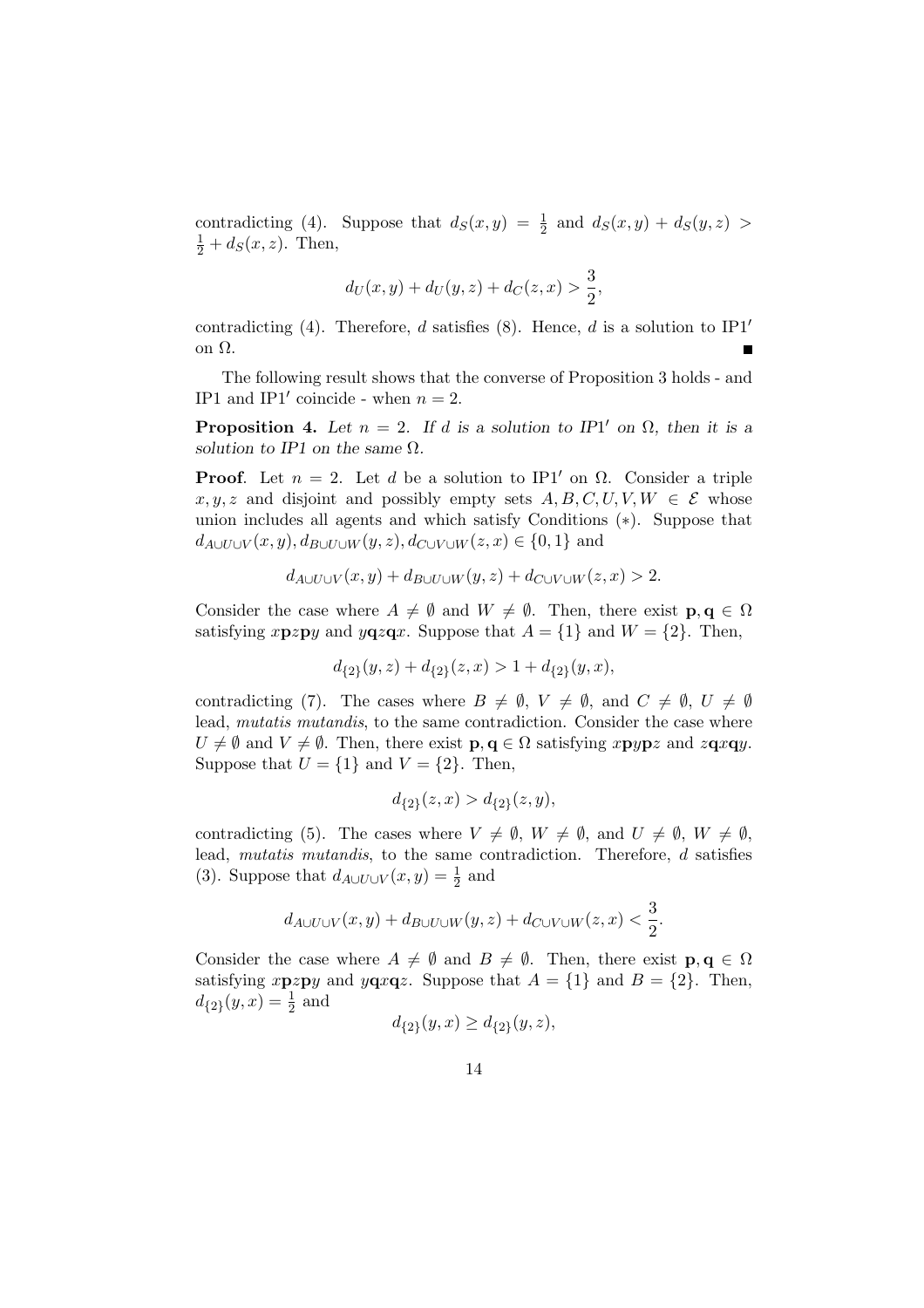contradicting (6). The case where  $A \neq \emptyset$  and  $C \neq \emptyset$  leads, mutatis mutandis, to the same contradiction. Consider the case where  $A \neq \emptyset$  and  $W \neq \emptyset$ . Then, there exist  $\mathbf{p}, \mathbf{q} \in \Omega$  satisfying xpzpy and yqzqx. Suppose that  $A = \{1\}$ and  $W = \{2\}$ . Suppose that  $d_{\{2\}}(y, z) = 0$  and  $d_{\{2\}}(z, x) = 0$ . Then,

$$
d_{\{1\}}(x,z) + d_{\{1\}}(z,y) > 1 + d_{\{1\}}(x,y),
$$

contradicting (7). Suppose that  $d_{\{2\}}(y, z) = \frac{1}{2}$  and  $d_{\{2\}}(z, x) = 0$ . Then,

$$
d_{\{2\}}(y,z)+d_{\{2\}}(z,x)<\frac{1}{2}+d_{\{2\}}(y,x),
$$

contradicting (8). Consider the case where  $U \neq \emptyset$  and  $C \neq \emptyset$ . Then, there exist  $\mathbf{p}, \mathbf{q} \in \Omega$  satisfying xpypz and zqyqx. Suppose that  $U = \{1\}$  and  $C = \{2\}$ . Then,  $d_{\{1\}}(x, y) = \frac{1}{2}$  and

$$
d_{\{1\}}(x,y)+d_{\{1\}}(y,z)<\frac{1}{2}+d_{\{1\}}(x,z),
$$

contradicting (8). The case where  $V \neq \emptyset$  and  $B \neq \emptyset$  leads, mutatis mutandis, to the same contradiction. Suppose that  $d_{A\cup U\cup V}(x,y) = \frac{1}{2}$  and

$$
d_{A\cup U\cup V}(x,y)+d_{B\cup U\cup W}(y,z)+d_{C\cup V\cup W}(z,x)>\frac{3}{2}.
$$

Consider the case where  $A \neq \emptyset$  and  $W \neq \emptyset$ . Then, there exist  $p, q \in \Omega$ satisfying xpzpy and yqzqx. Suppose that  $A = \{1\}$  and  $W = \{2\}$ . Suppose that  $d_{\{2\}}(y, z) = 1$  and  $d_{\{2\}}(z, x) = 1$ . Then,

$$
d_{\{2\}}(y,z) + d_{\{2\}}(z,x) > 1 + d_{\{2\}}(y,x),
$$

contradicting (7). Suppose that  $d_{\{2\}}(y, z) = \frac{1}{2}$  and  $d_{\{2\}}(z, x) = 1$ . Then,

$$
d_{\{2\}}(y,z)+d_{\{2\}}(z,x)>\frac{1}{2}+d_{\{2\}}(y,x),
$$

contradicting (8). Consider the case where  $U \neq \emptyset$  and  $C \neq \emptyset$ . Then, there exist  $\mathbf{p}, \mathbf{q} \in \Omega$  satisfying xpypz and zqyqx. Suppose that  $U = \{1\}$  and  $C = \{2\}$ . Then,  $d_{\{1\}}(x, y) = \frac{1}{2}$  and

$$
d_{\{1\}}(x,y)+d_{\{1\}}(y,z)>\frac{1}{2}+d_{\{1\}}(x,z),
$$

contradicting (8). The case where  $V \neq \emptyset$  and  $B \neq \emptyset$  leads, mutatis mutandis, to the same contradiction. Consider the case where  $U \neq \emptyset$  and  $W \neq \emptyset$ . Then,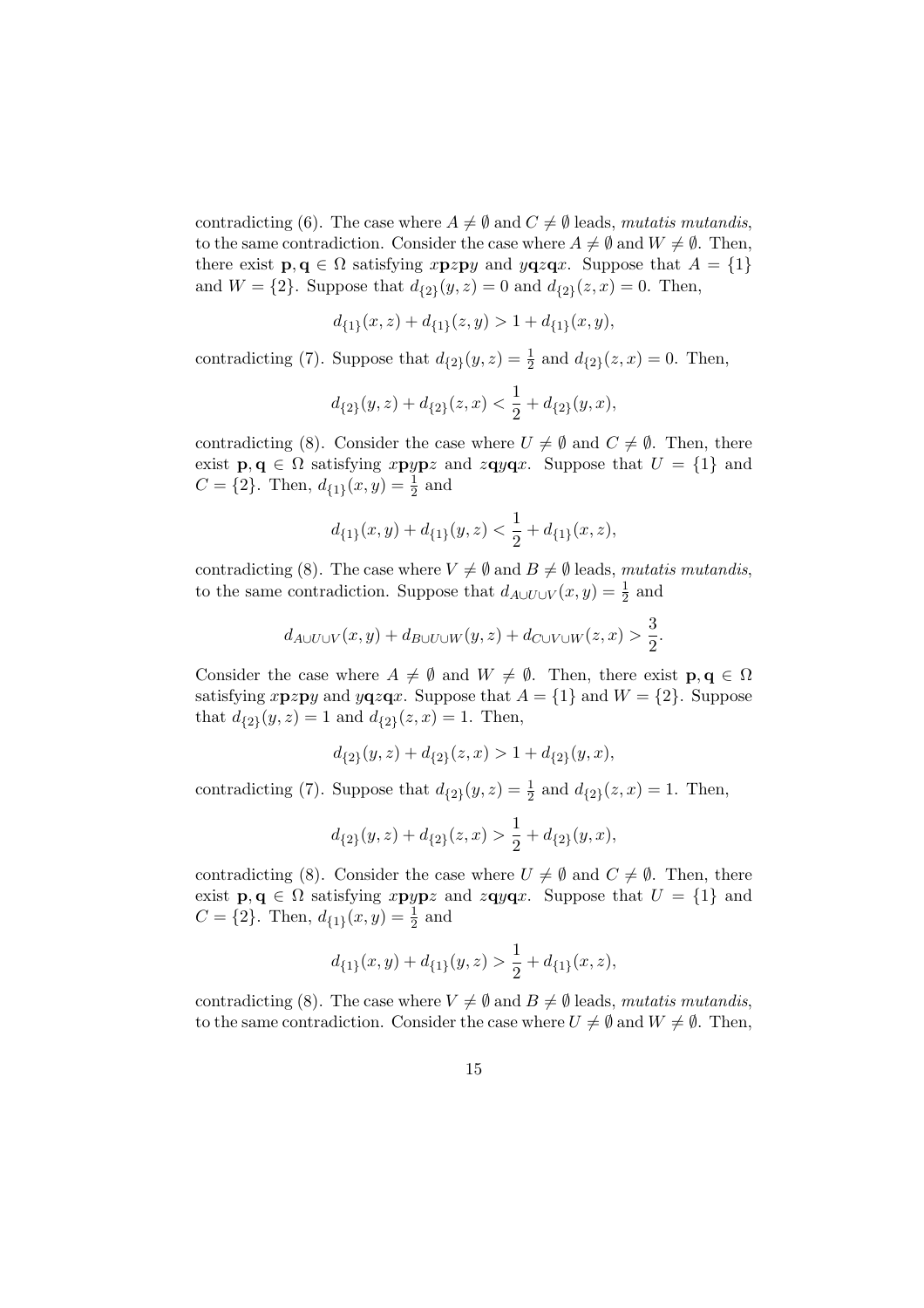there exist  $\mathbf{p}, \mathbf{q} \in \Omega$  satisfying xpypz and yqzqx. Suppose that  $U = \{1\}$ and  $W = \{2\}$ . Then,  $d_{\{1\}}(x, y) = \frac{1}{2}$  and

$$
d_{\{1\}}(x,y) \ge d_{\{1\}}(x,z),
$$

contradicting (6). The case where  $V \neq \emptyset$  and  $W \neq \emptyset$  leads, mutatis mutandis, to the same contradiction. Therefore,  $d$  satisfies  $(4)$ . Hence,  $d$  is a solution to IP1 on  $\Omega$ .

## 5 Integer programming and nondictatorial Arrovian social welfare functions without ties: a new proof of Kalai and Muller's Theorem 2

In this section and the next, we use the integer programs developed above to deal with the issues concerning the dictatorship property of ASWFs. To begin with, we focus here on ASWFs without ties.

Kalai and Muller (1977) were the first who provided a complete characterization of the domains of antisymmetric preference orderings which admit nondictatorial ASWFs without ties. They did this by means of two theorems. In their Theorem 1, they showed that, for a given domain  $\Omega$ , there exists a nondictatorial ASWF without ties for  $n > 2$  if and only if, for the same  $\Omega$ , there exists a nondictatorial ASWF without ties for  $n = 2$ . In their Theorem 2, Kalai and Muller showed that there exists a nondictatorial ASWF without ties on  $\Omega$  for  $n \geq 2$  if and only if  $\Omega$  satisfies the conditions of KM decomposability introduced in Section 2.

Sethuraman et al. opened the way to an analysis of the problem of dictatorship in terms of integer programming. More precisely, in the 2003 paper, they showed a result establishing a be-univocal relation between the solutions of IP0 for  $n = 2$  and its solutions for  $n > 2$ . Since their arguments can straightforwardly be re-expressed in terms of IP1, their result can be stated as follows.

**Theorem 2.** There exists a nondictatorial binary solution to IP1 on  $\Omega$ , d, for  $n = 2$ , if and only if there exists a nondictatorial binary solution to IP1 on  $\Omega$ ,  $d^*$ , for  $n > 2$ .

Kalai and Muller's Theorem 1 can therefore be obtained, by our Theorem 1, as a corollary of Theorem 2.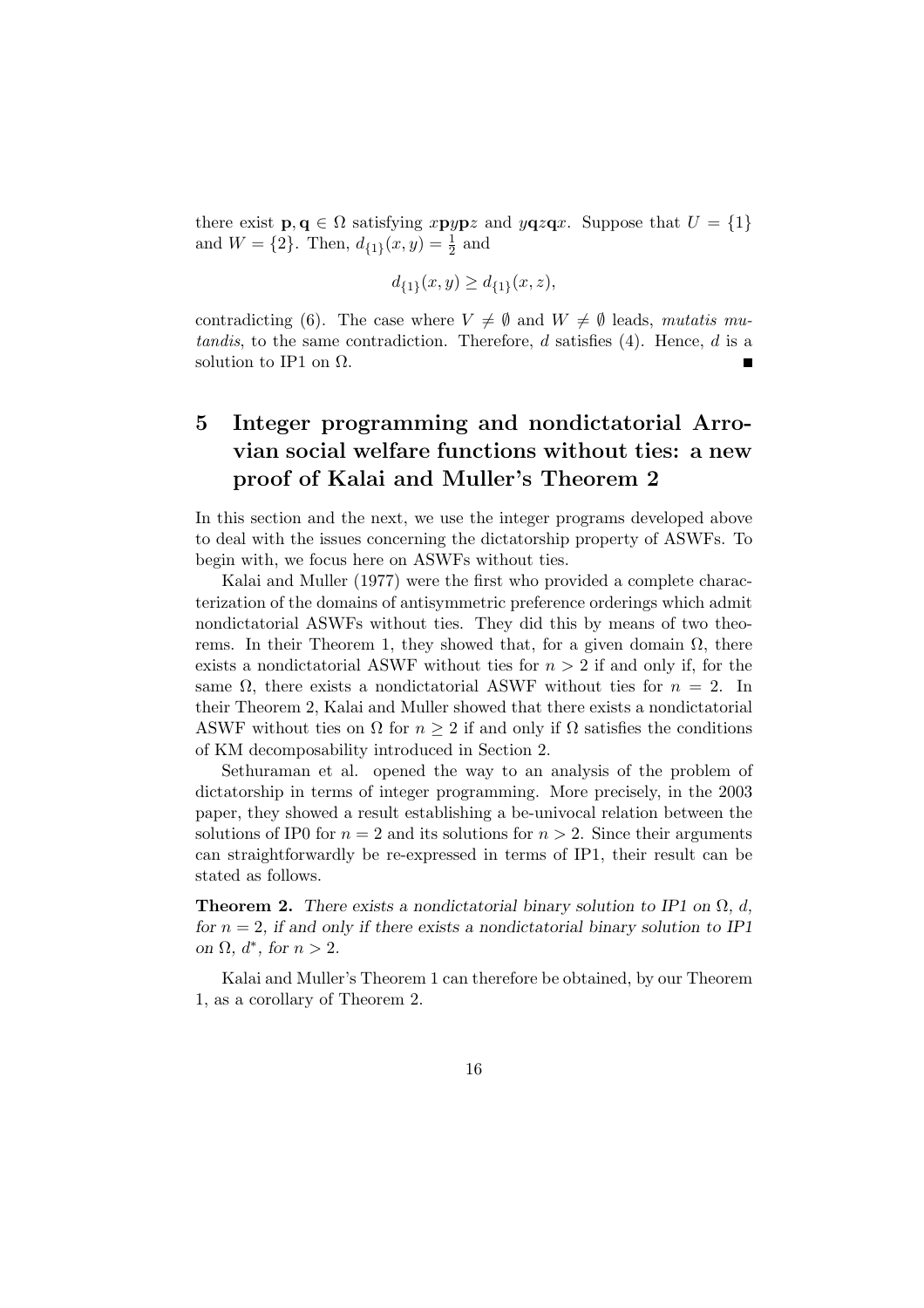Corollary 1. There exists a nondictatorial ASWF without ties on  $\Omega$ , f, for  $n = 2$ , if and only if there exists a nondictatorial ASWF without ties on  $\Omega$ ,  $f^*$ , for  $n > 2$ .

Now, we go forward along the line opened by Sethuraman et al. (2003), providing a characterization of domains admitting nondictatorial binary solutions to IP1. As it will be made clear shortly, this result is the heart of the new, simpler proof of Kalai and Muller's Theorem 2 for ASWFs without ties, in terms of integer programming.

In order to obtain our characterization theorem, we need to introduce a reformulation of Kalai and Muller's concept of decomposability suitable to be applied within the analytical context of IP1. We will show below that this reformulation is equivalent to the original version proposed by Kalai and Muller. Our reformulation is based on the existence of two sets,  $R_1, R_2 \in \mathcal{A}^2$  - instead of only one - which satisfy the two conditions we are going to introduce.

Consider a set  $R \subset \mathcal{A}^2$ . Consider the following conditions on R.

Condition 1. For all triples x, y, z, if there exist  $\mathbf{p}, \mathbf{q} \in \Omega$  satisfying xpypz and  $y\mathbf{q}z\mathbf{q}x$ , then  $(x, y) \in R$  implies that  $(x, z) \in R$ .

Condition 2. For all triples x, y, z, if there exist  $\mathbf{p}, \mathbf{q} \in \Omega$  satisfying xpypz and zqyqx, then  $(x, y) \in R$  and  $(y, z) \in R$  imply that  $(x, z) \in R$ .

A domain  $\Omega$  is said to be decomposable if and only if there exist two sets  $R_1$  and  $R_2$ , with  $\emptyset \subsetneq R_i \subsetneq NTR$ ,  $i = 1, 2$ , such that, for all  $(x, y) \in NTR$ , we have  $(x, y) \in R_1$  if and only if  $(y, x) \notin R_2$ ; moreover,  $R_i$ ,  $i = 1, 2$ , satisfies Conditions 1 and 2.

With regard to this definition of a decomposable domain, let us notice the main differences with Kalai and Muller's original notion, introduced to make it compatible with the integer programming analytical setting: Conditions 1 and 2 differ from Conditions I and II as the former refer to triples, rather than pairs, of alternatives. Moreover, Condition 2 is reformulated in terms of a pair of preference orderings - instead of only one - consistently with our formulation of constraints (7) and (8). Also, our formulation does not require that  $R_1$  and  $R_2$  contain TR, whereas Kalai and Muller's one requires that  $R$  contains  $TR$ . In particular, let us stress that our definition requires that  $R_1$  and  $R_2$  satisfy only two conditions - instead of four, as in Kalai and Muller's version. As Corollary 3 below makes it clear, this implies a redundancy of Kalai and Muller's Conditions II and IV, which parallels the redundancy of constraints (v) and (vii) proved in Propositions 2 and 3.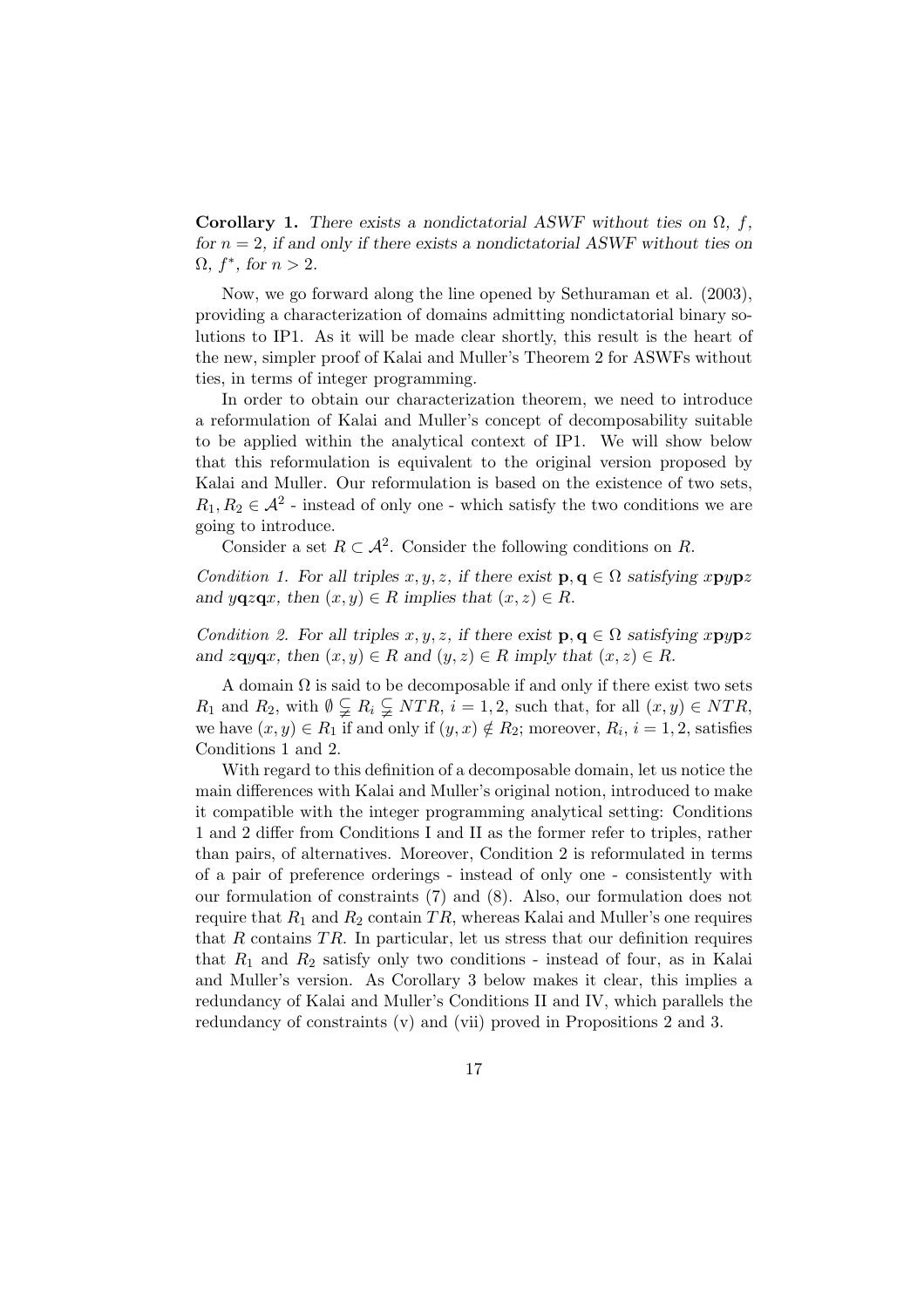On the basis of our reformulation of the concept of decomposability, we state and prove now the characterization theorem.

**Theorem 3.** There exists a nondictatorial binary solution to IP1' on  $\Omega$ , d, for  $n = 2$ , if and only if  $\Omega$  is decomposable.

**Proof.** Let d be a nondictatorial binary solution to IP1' on  $\Omega$ , for  $n = 2$ . Let  $R_1 = \{(x, y) \in NTR : d_{\{1\}}(x, y) = 1\}$  and  $R_2 = \{(x, y) \in NTR :$  $d_{\{2\}}(x,y) = 1$ . Then, for all  $(x,y) \in NTR$ ,  $(x,y) \in R_1$  if and only if  $(y, x) \notin R_2$ , as d satisfies (2). Moreover,  $\emptyset \subsetneq R_i \subsetneq NTR$ ,  $i = 1, 2$ , as d is nondictatorial. Consider a triple  $x, y, z$  and suppose that there exist  $\mathbf{p}, \mathbf{q} \in \Omega$  satisfying xpypz and yqzqx. Moreover, suppose that  $(x, y) \in R_1$ and  $(x, z) \notin R_1$  Then,  $d_{\{1\}}(x, y) = 1$  and

$$
d_{\{1\}}(x,y) > d_{\{1\}}(x,z),
$$

contradicting (5). Hence,  $R_i$ ,  $i = 1, 2$ , satisfies Condition 1. Consider a triple x, y, z and suppose that there exist  $\mathbf{p}, \mathbf{q} \in \Omega$  satisfying xpypz and  $z\mathbf{q}y\mathbf{q}x$ . Moreover, suppose that  $(x, y), (y, z) \in R_1$ , and  $(x, z) \notin R_1$ . Then,  $d_{\{1\}}(x, y) = 1, d_{\{1\}}(y, z) = 1$ , and

$$
d_{\{1\}}(x,y) + d_{\{1\}}(y,z) > 1 + d_{\{1\}}(x,z),
$$

contradicting (7). Hence,  $R_i$ ,  $i = 1, 2$ , satisfies Condition 2. We have proved that  $\Omega$  is decomposable. Conversely, suppose that  $\Omega$  is decomposable. Then, there exist two sets  $R_1$  and  $R_2$ , with  $\emptyset \subsetneq R_i \subsetneq NTR$ ,  $i = 1, 2$ , such that, for all  $(x, y) \in NTR$ , we have  $(x, y) \in R_1$  if and only if  $(y, x) \notin R_2$ ; moreover,  $R_i$ ,  $i = 1, 2$ , satisfies Conditions 1 and 2. Determine d as follows. For each  $(x, y) \in NTR$ , let  $d_{\emptyset}(x, y) = 0$ ,  $d_E(x, y) = 1$ ; moreover, let  $d_{\{i\}}(x, y) = 1$  if and only if  $(x, y) \in R_i$ ;  $d_{\{i\}}(x, y) = 0$  if and only if  $(x, y) \notin R_i$ , for  $i = 1, 2$ . Then, d satisfies (1) and (2) as, for all  $(x, y) \in NTR$ , we have  $(x, y) \in R_1$ if and only if  $(y, x) \notin R_2$ . Consider a triple  $x, y, z$  and suppose that there exist  $\mathbf{p}, \mathbf{q} \in \Omega$  satisfying  $x \mathbf{p} y \mathbf{p} z$  and  $y \mathbf{q} z \mathbf{q} x$ . Moreover, suppose that

$$
d_{\{1\}}(x,y) > d_{\{1\}}(x,z).
$$

Then, we have  $(x, y) \in R_1$  and  $(x, z) \notin R_1$ , contradicting Condition 1. Therefore, d satisfies (5). Consider a triple  $x, y, z$  and suppose that there exist  $\mathbf{p}, \mathbf{q} \in \Omega$  satisfying xpypz and zqyqx. Moreover, suppose that

$$
d_{\{1\}}(x,y) + d_{\{1\}}(y,z) > 1 + d_{\{1\}}(x,z).
$$

Then, we have  $(x, y), (y, z) \in R_1$  and  $(x, z) \notin R_1$ , contradicting Condition 2. Therefore, d satisfies (7). d is nondictatorial as  $\emptyset \subsetneq R_i \subsetneq NTR$ ,  $i = 1, 2$ . Hence, d is a nondictatorial binary solution to IP1' on  $\Omega$ .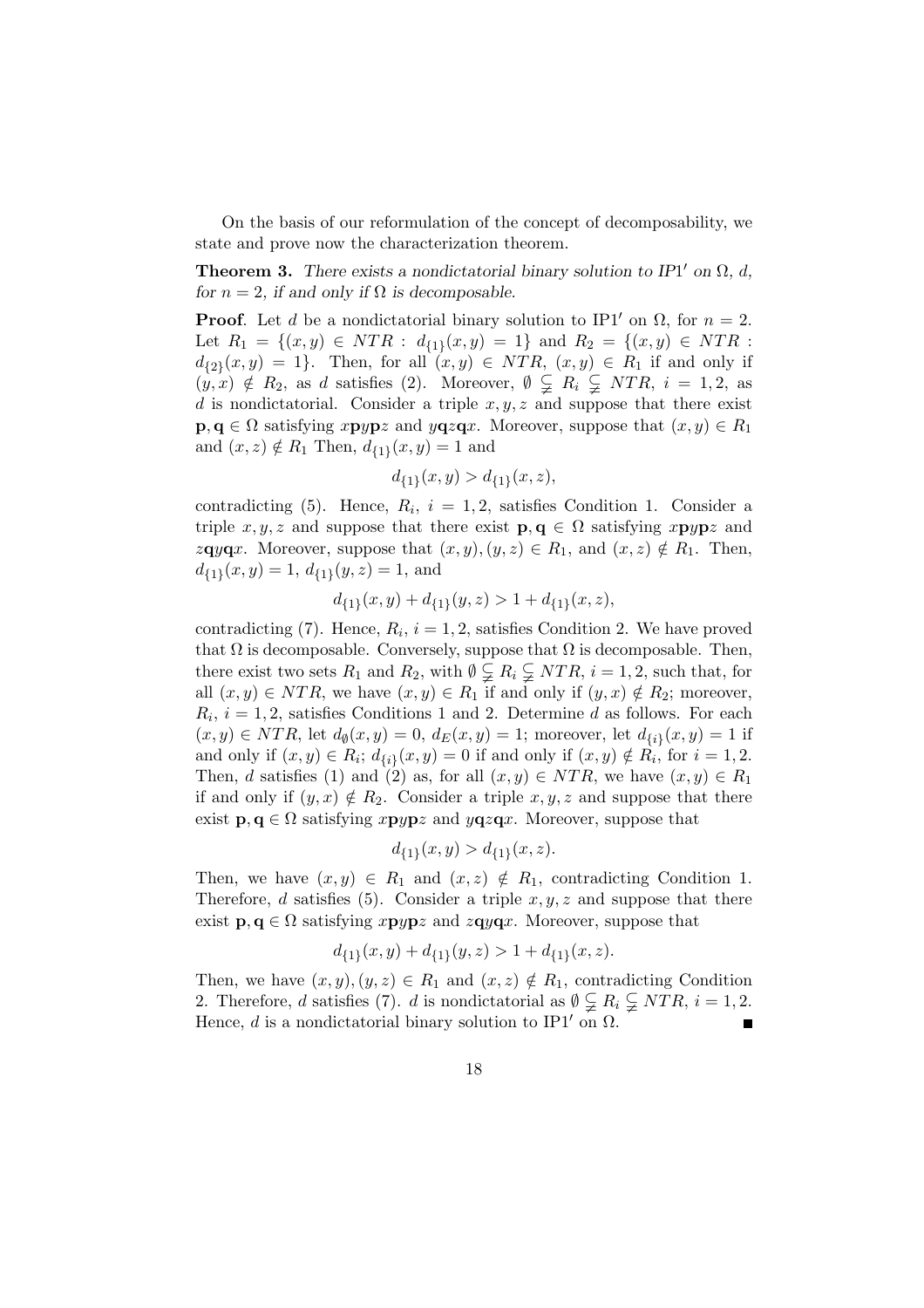The previous result provides a simplified proof of Kalai and Muller's Theorem 2 since this theorem can be immediately obtained as a corollary of Theorem 3.

Corollary 2. There exists a nondictatorial ASWF without ties on  $\Omega$ , f, for  $n \geq 2$ , if and only if  $\Omega$  is decomposable.

Proof. It is a straightforward consequence of Propositions 3 and 4, Theorems 1 and 3, and Corollary 1.

From Theorem 3, we obtain a further corollary, which - as anticipated above - establishes the equivalence between our notion of decomposability and Kalai and Muller's notion, and implies that Kalai and Muller's Conditions II and IV are redundant.

Corollary 3.  $\Omega$  is KM decomposable if and only if it is decomposable.

Proof. It is an immediate consequence of Kalai and Muller's Theorem 2 and Corollary 2.

### 6 Integer programming and nondictatorial Arrovian social welfare functions with ties: a new characterization theorem

In the analysis developed above, the integer programming setup - in particular the IP1 introduced in Section 4 - has proved to be an effective tool in order to provide simplified demonstrations of Kalai and Muller's crucial results on ASWFs without ties.

In this section, we further exploit IP1 to progress in the investigation of nondictatorship. As already reminded, Arrow's impossibility theorem is established for ASWFs admitting ties in their range and defined on the unrestricted domain of preference orderings. Kalai and Muller's characterization theorem overcomes Arrow's impossibility result by considering ASWFs without ties in their range, defined on the domain of antisymmetric preference orderings.

We take a step forward along this way: our main theorem establishes a characterization of the domains of antisymmetric preference orderings admitting nondictatorial ASWFs with ties.

We start our analysis by proving the following result, which extends Theorem 2 above to the case of ternary solutions to IP1.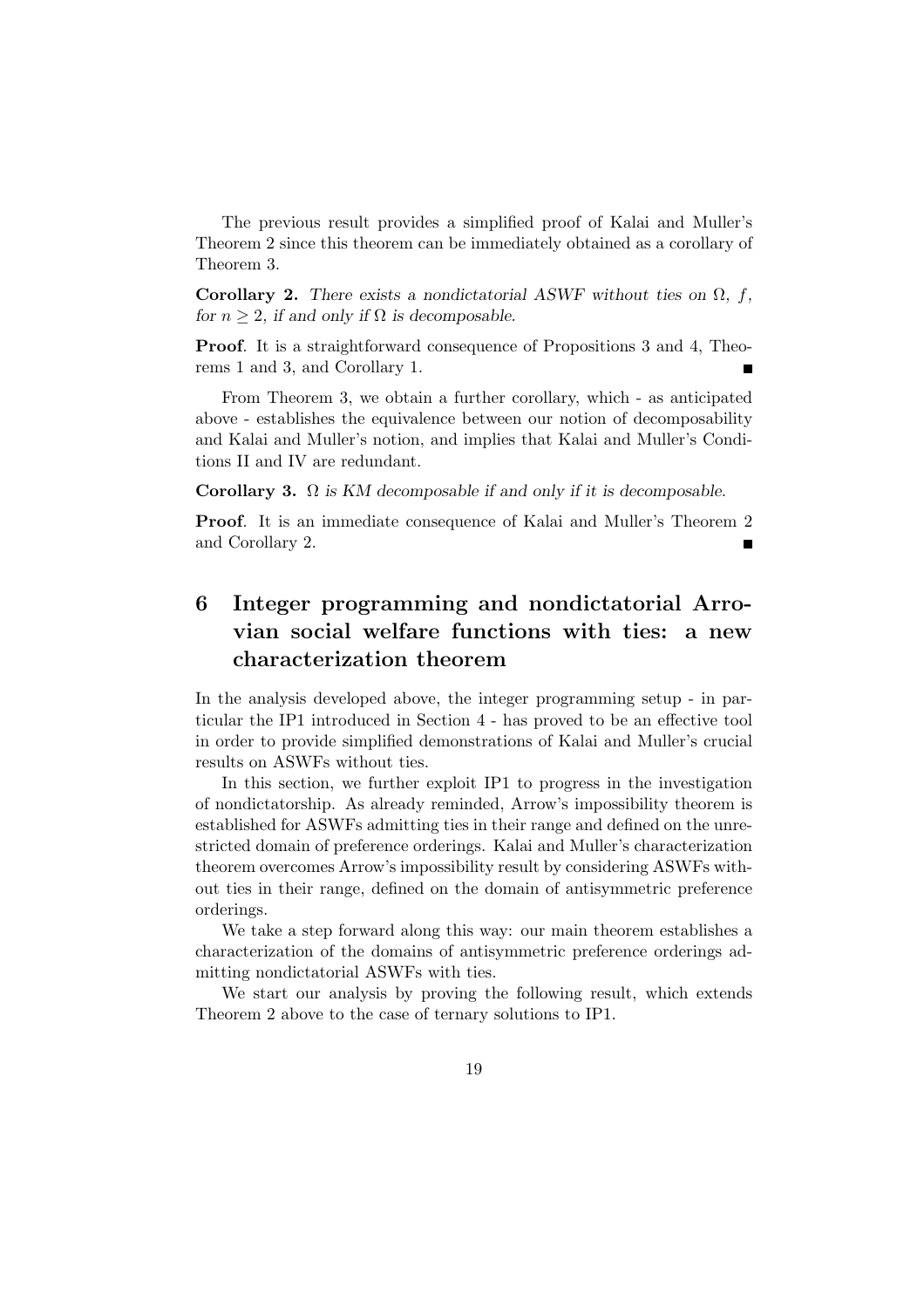**Theorem 4.** There exists a nondictatorial ternary solution to IP1 on  $\Omega$ , d, for  $n = 2$ , if and only if there exists a nondictatorial ternary solution to IP1 on  $\Omega$ ,  $d^*$ , for  $n > 2$ .

**Proof.** Let d be a nondictatorial ternary solution to IP1 on  $\Omega$  for  $n = 2$ . Determine  $d^*$  as follows. Given  $(x, y) \in NTR$  and  $S \in \mathcal{E}$ , let  $d_S^*(x, y) = 1$ if  $1, 2 \in S$ ;  $d_S(x, y) = 0$  if  $1, 2 \in S^c$ ;  $d_S^*(x, y) = d_{\{1\}}(x, y)$  and  $d_{S^c}^*(y, x) =$  $d_{\{2\}}(y,x)$  if  $1 \in S$  and  $2 \in S^c$ . Then, it is straightforward to verify that  $d^*$  satisfies (1)-(4) and that is nondictatorial. Hence,  $d^*$  is a nondictatorial ternary solution to IP1 on  $\Omega$ , for  $n > 2$ . Conversely, let  $d^*$  be a nondictatorial ternary solution to IP1 on  $\Omega$  for  $n > 2$ . Determine d as follows. Consider  $(u, v) \in NTR$  and  $\overline{S} \in \mathcal{E}$  such that  $d_{\overline{S}}^*(u, v) = \frac{1}{2}$ . Given  $(x, y) \in NTR$ , let  $d_{\{1,2\}}(x,y) = 1, d_{\emptyset}(x,y) = 0, d_{\{1\}}(x,y) = d_{\bar{S}}^*(x,y), d_{\{2\}}(y,x) = d_{\bar{S}^c}^*(y,x).$ Then, it is straightforward to verify that  $d$  satisfies (1) and (2). Moreover, by Proposition 3, d satisfies (5)-(8) as  $d^*$  is a solution to IP1 on  $\Omega$ . But then, d is a solution to IP1<sup>'</sup> on  $\Omega$  and this, in turn, implies that it is a solution to IP1 on  $\Omega$ , by Proposition 4. Finally, d is nondictatorial as  $d_{\{1\}}(u, v) = \frac{1}{2}$ . Hence, d is a nondictatorial ternary solution to IP1 on  $\Omega$ , for  $n = 2$  $\blacksquare$ 

From Theorem 4, we obtain the following corollary, which extends Kalai and Muller's Theorem 1 to the case of ASWFs with ties. It is an immediate consequence of our Theorem 1 in Section 4.

Corollary 4. There exists a nondictatorial ASWF with ties on  $\Omega$ , f, for  $n = 2$ , if and only if there exists a nondictatorial ASWF with ties on  $\Omega$ ,  $f^*$ , for  $n > 2$ .

In order to obtain our characterization theorem for ASWFs with ties, we need to introduce a new notion of decomposability, stricter than the one introduced in Section 5 (which was shown to be equivalent to the notion of KM decomposability). We define it as "strict decomposability." The next section will be devoted to establish the exact relationship between the two notions of decomposability and strict decomposability.

Then, consider a set  $R \subset \mathcal{A}^2$ . Consider the following conditions on R.

Condition 3. There exists a set  $R^* \subset \mathcal{A}^2$ , with  $R \cap R^* = \emptyset$ , such that, for all triples  $x, y, z$ , if there exist  $\mathbf{p}, \mathbf{q} \in \Omega$  satisfying xpypz and yqzqx, then  $(x, y) \in R^*$  implies that  $(x, z) \in R$ .

Condition 4. There exists a set  $R^* \subset \mathcal{A}$ , with  $R \cap R^* = \emptyset$ , such that, for all triples of alternatives  $x, y, z$ , if there exist  $\mathbf{p}, \mathbf{q} \in \Omega$  satisfying  $x \mathbf{p} y \mathbf{p} z$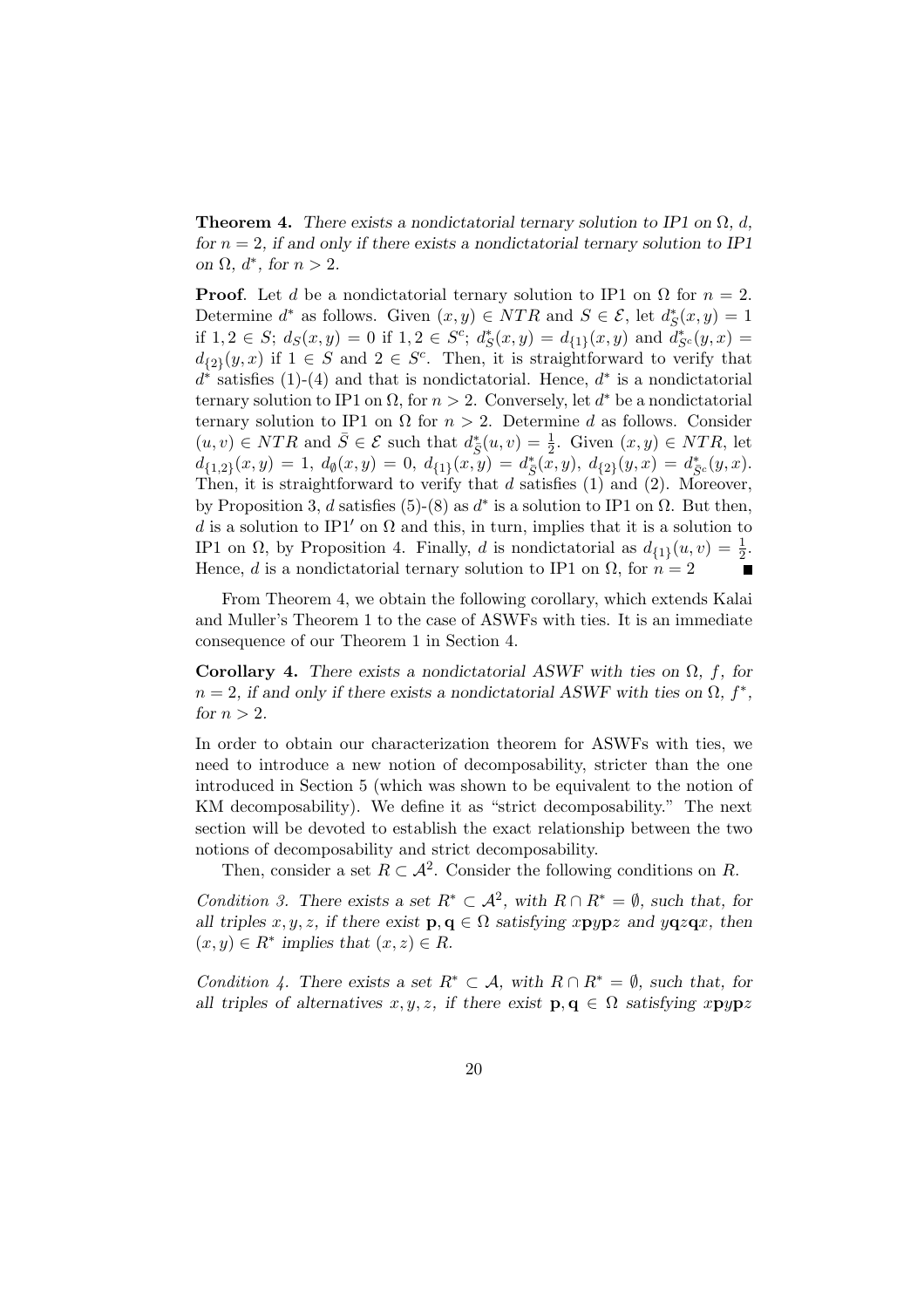and  $z \mathbf{q} y \mathbf{q} x$ , then  $(x, y) \in R$  and  $(y, z) \in R^*$  imply that  $(x, z) \in R$ , and  $(x, y) \in R^*$  and  $(y, z) \in R$  imply that  $(x, z) \in R$ .

A domain  $\Omega$  is said to be strictly decomposable if and only if there exist four sets  $R_1$ ,  $R_2$ ,  $R_1^*$ , and  $R_2^*$ , with  $R_i \subsetneq NTR$ ,  $\emptyset \subsetneq R_i^* \subset NTR$ ,  $i = 1, 2$ , such that, for all  $(x, y) \in NTR$ , we have  $(x, y) \in R_1$  if and only if  $(x, y) \notin R_1^*$ and  $(y, x) \notin R_2$ ;  $(x, y) \in R_1^*$  if and only if  $(y, x) \in R_2^*$ ; moreover,  $R_i$ ,  $i = 1, 2$ , satisfies Condition 1;  $R_i$  and  $R_i^*$ ,  $i = 1, 2$ , satisfy Condition 2; each pair  $(R_i, R_i^*), i = 1, 2$ , satisfies Conditions 3 and 4.

On the basis of the notion of strict decomposability, we provide now the characterization of domains admitting nondictatorial ternary solutions to IP1.

**Theorem 5.** There exists a nondictatorial ternary solution to IP1' on  $\Omega$ , d, for  $n = 2$ , if and only if  $\Omega$  is strictly decomposable.

**Proof.** Let d be a nondictatorial ternary solution to IP1' on  $\Omega$ , for  $n = 2$ . Let  $R_1 = \{(x, y) \in NTR : d_{\{1\}}(x, y) = 1\}, R_2 = \{(x, y) \in NTR :$  $d_{\{2\}}(x,y) = 1$ ,  $R_1^* = \{(x,y) \in \overline{NTR} : d_{\{1\}}(x,y) = \frac{1}{2}\}, R_2^* = \{(x,y) \in \overline{NTR} : d_{\{1\}}(x,y) = \frac{1}{2}\}$  $\overline{NTR}: d_{2}(x,y) = \frac{1}{2}$ . Consider  $(x,y) \in \overline{NTR}$ . Suppose that  $(x,y) \in R_1$ and  $(x, y) \in R_1^*$ . Then,  $d_{\{1\}}(x, y) = 1$  and  $d_{\{1\}}(x, y) = \frac{1}{2}$ , a contradiction. Suppose that  $(x, y) \in R_1$  and  $(y, x) \in R_2$ . Then,  $d_{\{1\}}(x, y) = 1$  and  $d_{\{2\}}(y,x) = 1$ , contradicting (2). Suppose that  $(x,y) \notin R_1^*$  and  $(y,x) \notin R_2$ and  $(x, y) \notin R_1$ . Then,  $d_{\{1\}}(x, y) \neq \frac{1}{2}$  $\frac{1}{2}$ ,  $d_{\{1\}}(x, y) \neq 0$ , and  $d_{\{1\}}(x, y) \neq 1$ , a contradiction. Suppose that  $(x, y) \in \overline{R}_1^*$  and  $(y, x) \notin R_2^*$ . Then,  $d_{\{1\}}(x, y) =$ 1  $\frac{1}{2}$  and  $d_{\{2\}}(y,x) \neq \frac{1}{2}$  $\frac{1}{2}$ , contradicting (2). Hence, for all  $(x, y) \in NTR$ ,  $(x, y) \in R_1$  if and only if  $(x, y) \notin R_1^*$  and  $(y, x) \notin R_2$ ;  $(x, y) \in R_1^*$  if and only if  $(y, x) \in R_2^*$ . Suppose that  $R_1 = NTR$ . Then, d is dictatorial, a contradiction. Hence,  $R_i \subsetneq NTR$ ,  $i = 1, 2$ . Suppose that  $R_i^* = \emptyset$ ,  $i = 1, 2$ . Then, d is a binary solution, a contradiction. Hence,  $\emptyset \subsetneq R_i^* \subset NTR$ . Moreover, by using the same argument developed in the proof of Theorem 3, it can be shown that  $R_i$ ,  $i = 1, 2$ , satisfies Conditions 1 and 2. Consider a triple  $x, y, z$  and suppose that there exist  $\mathbf{p}, \mathbf{q} \in \Omega$  satisfying  $x \mathbf{p} y \mathbf{p} z$  and  $z \mathbf{q} y \mathbf{q} x$ . Moreover, suppose that  $(x, y) \in R_1^*$ ,  $(y, z) \in R_1^*$ , and  $(x, z) \notin R_1^*$ . Then,  $d_{\{1\}}(x,y) = \frac{1}{2}, d_{\{1\}}(y,z) = \frac{1}{2}$ , and

$$
d_{\{1\}}(x,y)+d_{\{1\}}(y,z)\neq\frac{1}{2}+d_{\{1\}}(x,z),
$$

contradicting (8). Hence,  $R_i^*$  satisfies Condition 2,  $i = 1, 2$ . Consider a triple  $x, y, z$  and suppose that there exist  $\mathbf{p}, \mathbf{q} \in \Omega$  satisfying  $x \mathbf{p} y \mathbf{p} z$  and  $y \mathbf{q} z \mathbf{q} x$ .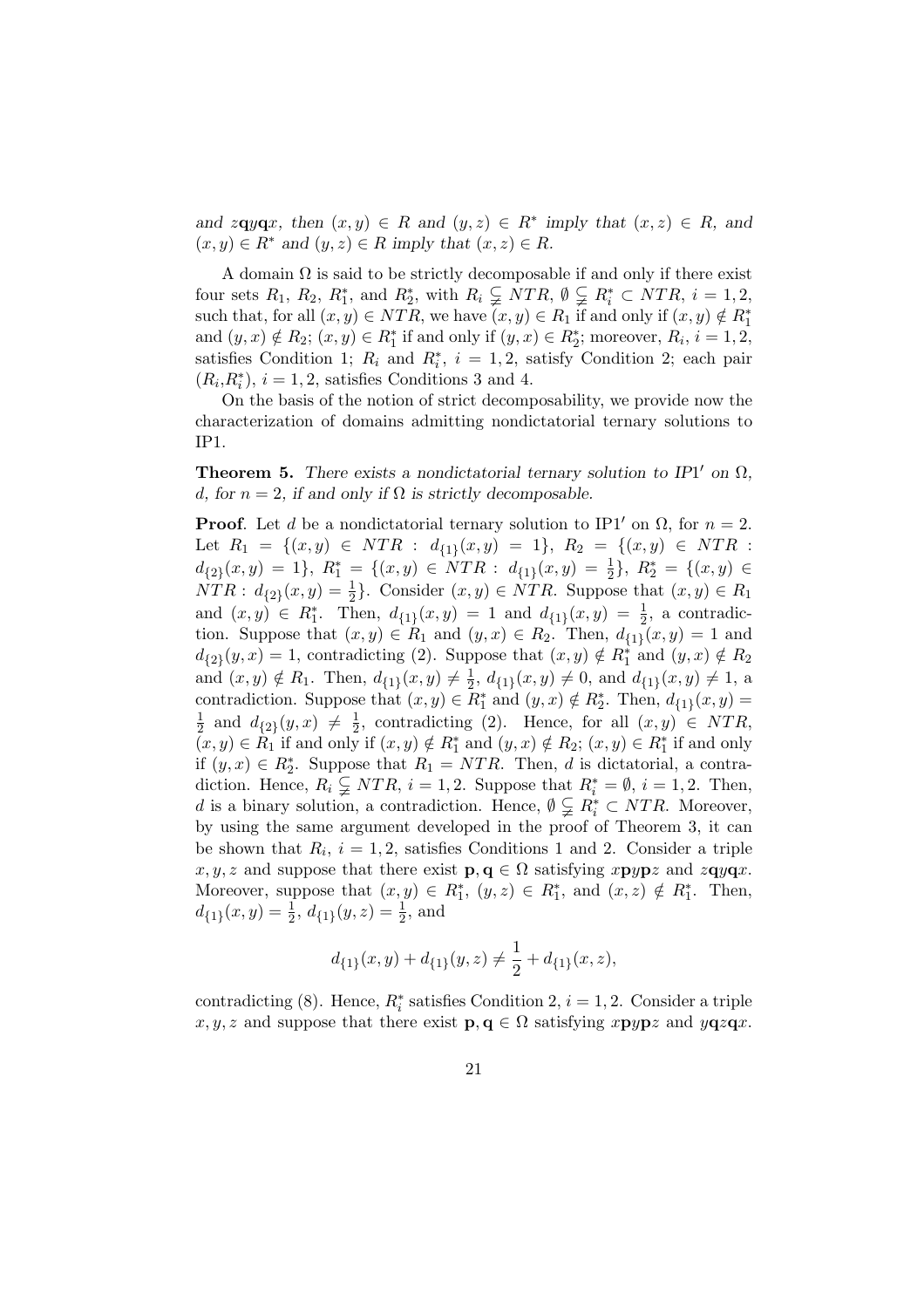Moreover, suppose that  $(x, y) \in R_1^*$  and  $(x, z) \notin R_1$ . Then,  $d_{\{1\}}(x, y) = \frac{1}{2}$ and

$$
d_{\{1\}}(x,y) \ge d_{\{1\}}(x,z),
$$

contradicting (6). Hence, each pair  $(R_i, R_i^*), i = 1, 2$ , satisfies Condition 3. Consider a triple x, y, z and suppose that there exist  $\mathbf{p}, \mathbf{q} \in \Omega$  satisfying  $x$ **p**ypz and  $z$ **q**y**q**x. Moreover, suppose that  $(x, y) \in R_1$ ,  $(y, z) \in R_1^*$ , and  $(x, z) \notin R_1$ . Then,  $d_{\{1\}}(y, z) = \frac{1}{2}$  and

$$
d_{\{1\}}(x,y)+d_{\{1\}}(y,z)\neq\frac{1}{2}+d_{\{1\}}(x,z),
$$

contradicting (8). Now, suppose that  $(x, y) \in R_1^*$ ,  $(y, z) \in R_1$ , and  $(x, z) \notin$  $R_1$ . Then,  $d_{\{1\}}(x, y) = \frac{1}{2}$  and

$$
d_{\{1\}}(x,y)+d_{\{1\}}(y,z)\neq\frac{1}{2}+d_{\{1\}}(x,z),
$$

contradicting (8). Hence, each pair  $(R_i, R_i^*), i = 1, 2$ , satisfies Condition 4. We have proved that  $\Omega$  is strictly decomposable. Conversely, suppose that  $\Omega$  is strictly decomposable. Then, there exist four sets  $R_1$ ,  $R_2$ ,  $R_1^*$ , and  $R_2^*$ , with  $R_i \subsetneq NTR$ ,  $\emptyset \subsetneq R_i^* \subset NTR$ ,  $i = 1, 2$ , such that, for all  $(x, y) \in NTR$ , we have  $(x, y) \in R_1$  if and only if  $(x, y) \notin R_1^*$  and  $(y, x) \notin R_2$ ;  $(x, y) \in R_1^*$  if and only if  $(y, x) \in R_2^*$ ; moreover,  $R_i$ ,  $i = 1, 2$ , satisfies Condition 1;  $R_i$  and  $R_i^*$ ,  $i = 1, 2$ , satisfy Condition 2; each pair  $(R_i, R_i^*)$ ,  $i = 1, 2$ , satisfies Conditions 3 and 4. Determine d as follows. For each  $(x, y) \in NTR$ , let  $d_{\emptyset}(x, y) = 0$ ,  $d_E(x, y) = 1$ ;  $d_{\{i\}}(x, y) = 1$  if and only if  $(x, y) \in R_i$ ;  $d_{\{i\}}(x, y) = \frac{1}{2}$  if and only if  $(x, y) \in R_i^*$ ;  $d_{\{i\}}(x, y) = 0$  if and only if,  $(x, y) \notin R_i$  and  $(x, y) \notin R_i^*$ , for  $i = 1, 2$ . Then, d satisfies (1) and (2) as, for all  $(x, y) \in NTR$ ,  $(x, y) \in R_1$  if and only if  $(x, y) \notin R_1^*$  and  $(y, x) \notin R_2$ ,  $(x, y) \in R_1^*$  if and only if  $(y, x) \in R_2^*$ . Moreover, it can be shown that d satisfies (5) and (7), by using the same arguments developed in the proof of Theorem 3. Consider a triple  $x, y, z$  and suppose there exist  $\mathbf{p}, \mathbf{q} \in \Omega$ satisfying  $x \mathbf{p} y \mathbf{p} z$  and  $y \mathbf{q} z \mathbf{q} x$ . Moreover, suppose that  $d_{\{1\}}(x, y) = \frac{1}{2}$  and

$$
d_{\{1\}}(x,y) \ge d_{\{1\}}(x,z).
$$

Then,  $(x, y) \in R_1^*$  and  $(x, z) \notin R_1$ , contradicting Condition 3. Therefore, d satisfies (6). Consider a triple  $x, y, z$  and suppose there exist  $\mathbf{p}, \mathbf{q} \in \Omega$ satisfying  $x \mathbf{p} y \mathbf{p} z$  and  $z \mathbf{q} y \mathbf{q} x$ . Moreover, suppose that  $d_{\{1\}}(x, y) = \frac{1}{2}$  and

$$
d_{\{1\}}(x,y)+d_{\{1\}}(y,z)>\frac{1}{2}+d_{\{1\}}(x,z).
$$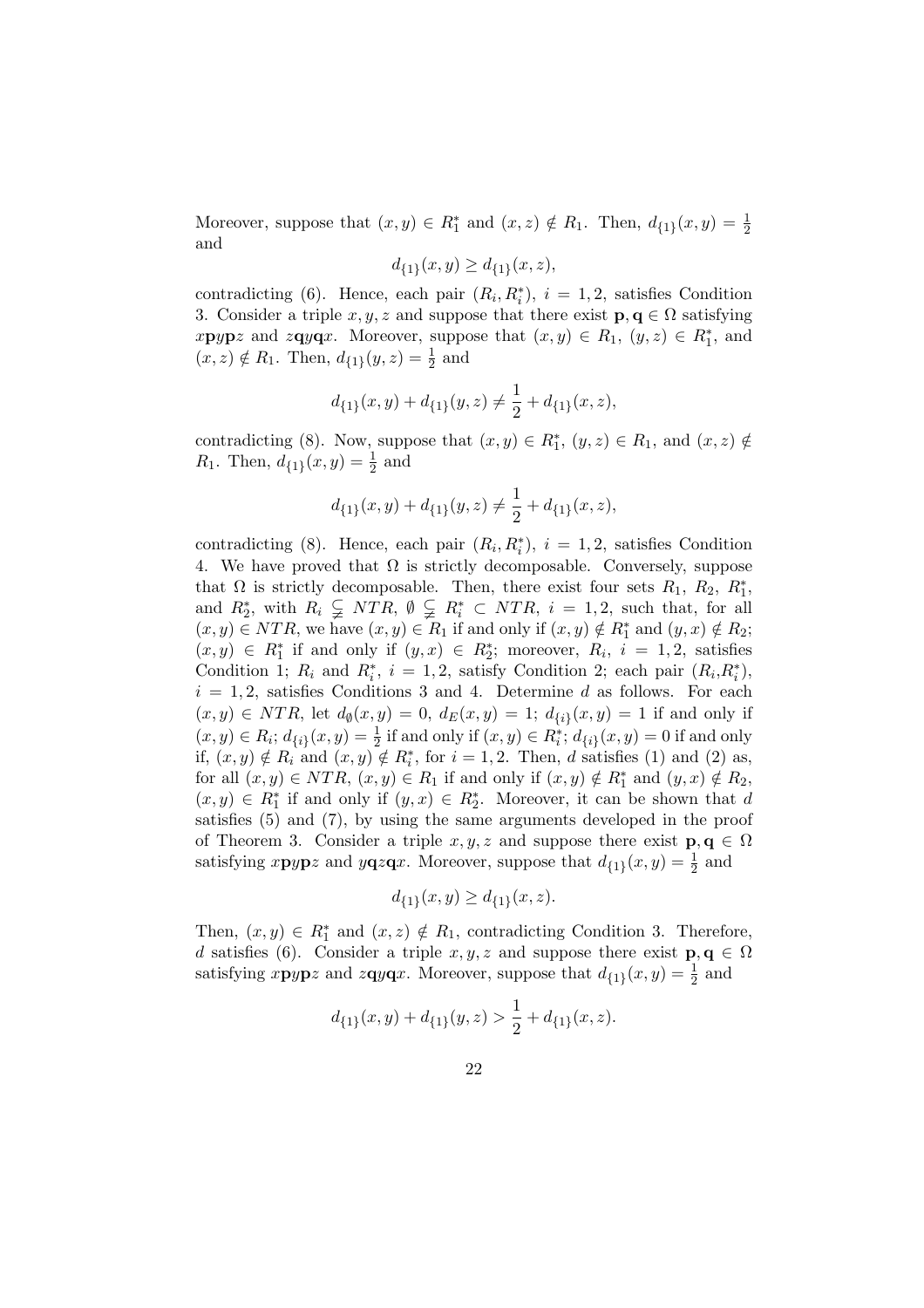Consider the following two cases. First,  $d_{\{1\}}(y, z) = 1$ . Then,  $(x, y) \in R_1^*$ ,  $(y, z) \in R_1$ , and  $(x, z) \notin R_1$ , contradicting Condition 4. Second,  $d_{\{1\}}(y, z) =$ 1  $\frac{1}{2}$ . Then,  $(x, y) \in R_1^*$ ,  $(y, z) \in R_1^*$ , and  $(x, z) \notin R_1^*$ , contradicting Condition 2. Finally, suppose that  $d_{\{1\}}(x,y) = \frac{1}{2}$  and

$$
d_{\{1\}}(x,y)+d_{\{1\}}(y,z)<\frac{1}{2}+d_{\{1\}}(x,z).
$$

Consider the following two cases. First,  $d_{\{1\}}(y, z) = 0$ . Then,  $(z, y) \in R_2$ ,  $(y, x) \in R_2^*$ , and  $(z, x) \notin R_2$ , contradicting Condition 4. Second,  $d_{\{1\}}(y, z) =$ 1  $\frac{1}{2}$ . Then,  $(x, y) \in R_1^*$ ,  $(y, z) \in R_1^*$ , and  $(x, z) \notin R_1^*$ , contradicting Condition 2. Therefore, d satisfies (8). d is nondictatorial as  $\emptyset \subsetneqq R_i^* \subset NTR$ ,  $i = 1, 2$ . Hence, d is a nondictatorial ternary solution to IP1' on  $\Omega$ .

Our characterization theorem for ASWFs with ties follows from Theorem 1 as a corollary of Theorem 5. This corollary is the generalization of Kalai and Muller's Theorem 2 for ASWFs without ties.

Corollary 5. There exists a nondictatorial ASWF with ties on  $\Omega$ , f, for  $n \geq 2$ , if and only if  $\Omega$  is strictly decomposable.

Proof. It is an immediate consequence of Propositions 3 and 4, Theorems 1 and 5, and Corollary 4.

## 7 The relationship between decomposable and strictly decomposable domains

In this section, we analyze the relationship between the notions of decomposable and strictly decomposable domain. The following example illustrates the two notions.

Example 1. Let  $A = \{a, b, c, d\}$  and  $\Omega = \{p \in \Sigma : apbpcpd, cpdpapb,$  $\langle \text{qpephpa} \rangle$ . Then,  $\Omega$  is decomposable and strictly decomposable.

**Proof.** Let us notice that  $NTR = A^2$ . The triples x, y, z for which there exist  $p, q \in \Omega$  such that  $xpypz$  and  $yqzqx$  are c,a,b; d,a,b; a,c,d; b,c,d. The triples  $x, y, z$  for which there exist  $\mathbf{p}, \mathbf{q} \in \Omega$  such that  $x\mathbf{p}y\mathbf{p}z$  and  $z\mathbf{q}y\mathbf{q}x$ are a,b,c; a,b,d; a,c,d; b,c,d. Let  $R_1 = \{(a, b), (b, a), (c, d), (d, c)\}\$  and  $R_2 =$  $\{(a, c), (c, a), (a, d), (d, a), (b, c), (c, b), (b, d), (d, b)\}.$  Then, we have  $\emptyset \subsetneq R_i \subsetneq$ NTR,  $i = 1, 2$ . Moreover, for all  $(x, y) \in NTR$ , we have  $(x, y) \in R_1$  if and only if  $(y, x) \notin R_2$ .  $R_1$  vacuously satisfies Conditions 1 and 2.  $R_2$  satisfies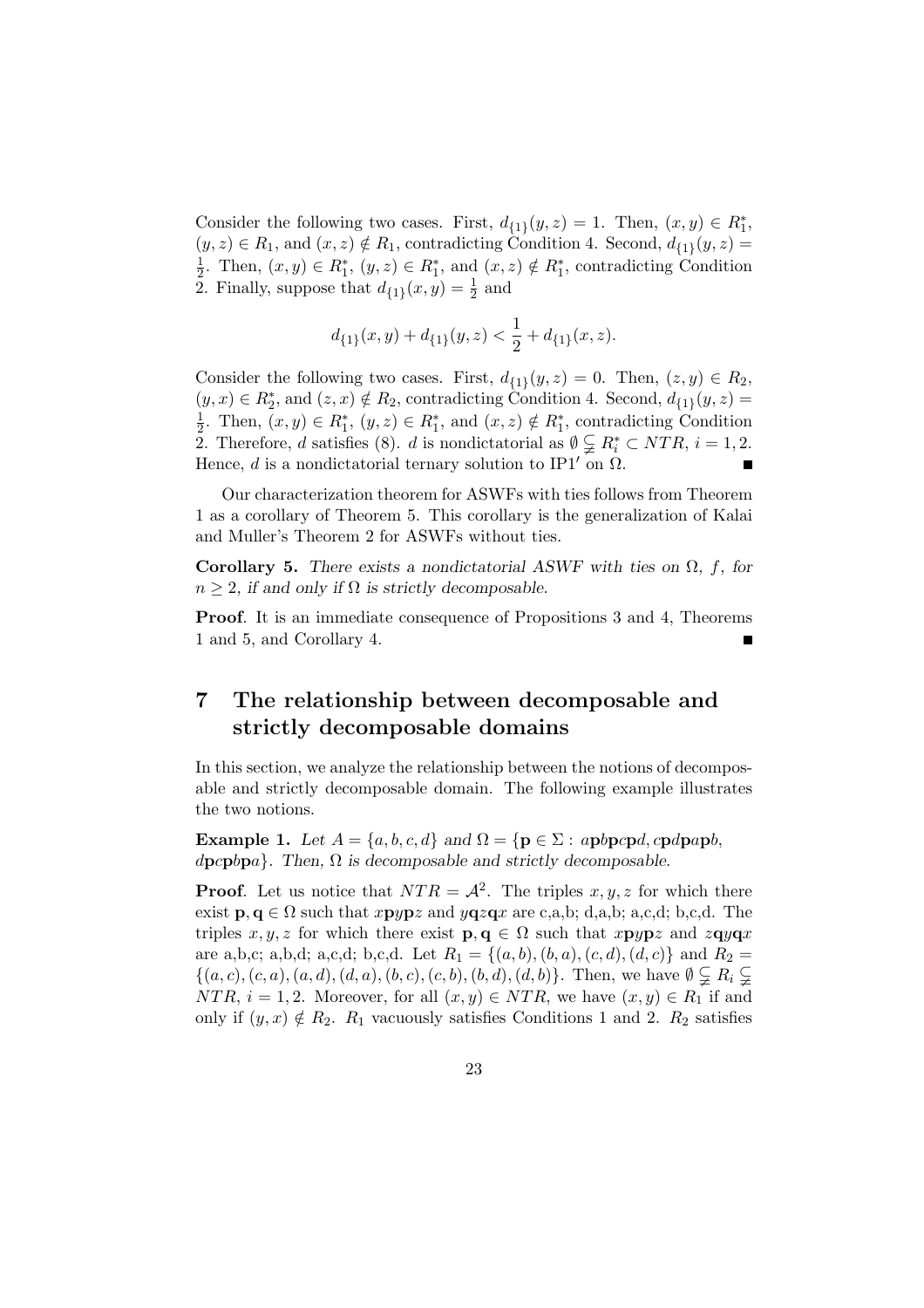Condition 1 as we have:  $(a, c) \in R_2$  and  $(a, d) \in R_2$ ;  $(c, a) \in R_2$  and  $(c, b) \in$  $R_2$ ;  $(d, a) \in R_2$  and  $(d, b) \in R_2$ ;  $(b, c) \in R_2$  and  $(b, d) \in R_2$ .  $R_2$  vacuously satisfies Condition 2. We have shown that  $\Omega$  is decomposable. Now, let  $V_1 = \{(a, b), (c, d)\}, V_2 = \{(a, c), (c, a), (a, d), (d, a), (b, c), (c, b), (b, d), (d, b)\},$  $V_1^* = \{(b, a), (d, c)\}, V_2^* = \{(a, b), (c, d)\}.$  Then, we have  $V_i \subsetneq NTR, i = 1, 2,$ and  $\emptyset \subsetneq V_i^* \subset NTR$ ,  $i = 1, 2$ . Moreover, for all  $(x, y) \in NTR$ , we have:  $(x, y) \in V_1$  if and only if  $(x, y) \notin V_1^*$  and  $(y, x) \notin V_2$ ;  $(x, y) \in V_1^*$  if and only if  $(y, x)$  ∈  $V_2^*$ .  $V_1$  vacuously satisfies Conditions 1 and 2.  $V_1^*$  vacuously satisfies Condition 2. Moreover, the pair  $(V_1, V_1^*)$  vacuously satisfies Conditions 3 and 4.  $V_2$  satisfies Conditions 1 and 2 as  $V_2 = R_2$ .  $V_2^*$  vacuously satisfies Condition 2. The pair  $(V_2, V_2^*)$  vacuously satisfies Condition 3. Moreover, it satisfies Condition 4 as we have:  $(a, c) \in V_2$ ,  $(c, d) \in V_2^*$ , and  $(a, d) \in V_2$ ;  $(b, c) \in V_2$ ,  $(c, d) \in V_2^*$ , and  $(b, d) \in V_2$ ;  $(a, b) \in V_2^*$ ,  $(b, c) \in V_2$ , and  $(a, c) \in V_2$ ;  $(a, b) \in V_2^*$ ,  $(b, d) \in V_2$ , and  $(a, d) \in V_2$ . We have shown that  $\Omega$ is strictly decomposable.

The example above specifies a domain which is both decomposable and strictly decomposable. Nonetheless, this is not the general case. In the following, we will show, with a theorem and a further example, that a strictly decomposable domain is always decomposable, but the converse is not true.

In order to obtain these results, we preliminarily show the following theorem on the nondictatorial solutions to  $IP1'$ .

**Theorem 6.** If there exists a nondictatorial ternary solution to IP1' on  $\Omega$ , d, for  $n = 2$ , then there exists a nondictatorial binary solution to IP1' on  $\Omega$ , d, for  $n = 2$ .

**Proof.** Let d be a ternary solution to IP1' on  $\Omega$ , for  $n = 2$ . Determine d' as follows. Consider  $\mathbf{q} \in \Sigma$ . For each  $(x, y) \in NTR$ , let:  $d'_{\emptyset}(x, y) = 0$ ,  $d'_{E}(x,y)=1; d'_{\{i\}}(x,y)=d_{\{i\}}(x,y),$  if  $d_{\{i\}}(x,y)\in\{0,1\}, i=1,2; d'_{\{1\}}(x,y)=1$ 1 and  $d'_{\{2\}}(y,x) = 0$ , if  $d_{\{1\}}(x,y) = d_{\{2\}}(y,x) = \frac{1}{2}$  and  $x \mathbf{q} y$ . Then, it is immediate to verify that d' is a solution to IP1' on  $\Omega$ , for  $n = 2$ . Suppose that d' is nondictatorial. Then,  $\hat{d} = d'$  is a nondictatorial binary solution to IP1' on  $\Omega$ , for  $n = 2$ . Suppose that d' is dictatorial: say, for example, that, for all  $(x, y) \in NTR$ ,  $d_S(x, y) = 1$ , for all S containing agent 1. In this case, we can say that agent 1 is the dictator for  $d'$ . Determine  $d''$  as follows. Let  $q^{-1} \in \Sigma$  be an antisymmetric preference ordering such that, for each  $(x, y) \in \mathcal{A}^2$ ,  $x \mathbf{q} y$  if and only if  $y \mathbf{q}^{-1} x$ . For each  $(x, y) \in NTR$ , let:  $d''_{\emptyset}(x,y) = 0, d''_E(x,y)=1; d''_{\{i\}}(x,y) = d_{\{i\}}(x,y),$  if  $d_{\{i\}}(x,y) \in \{0,1\},$  $i = 1, 2; d''_{\{1\}}(x, y) = 1$  and  $d''_{\{2\}}(y, x) = 0$ , if  $d_{\{1\}}(x, y) = d_{\{2\}}(y, x) = \frac{1}{2}$  and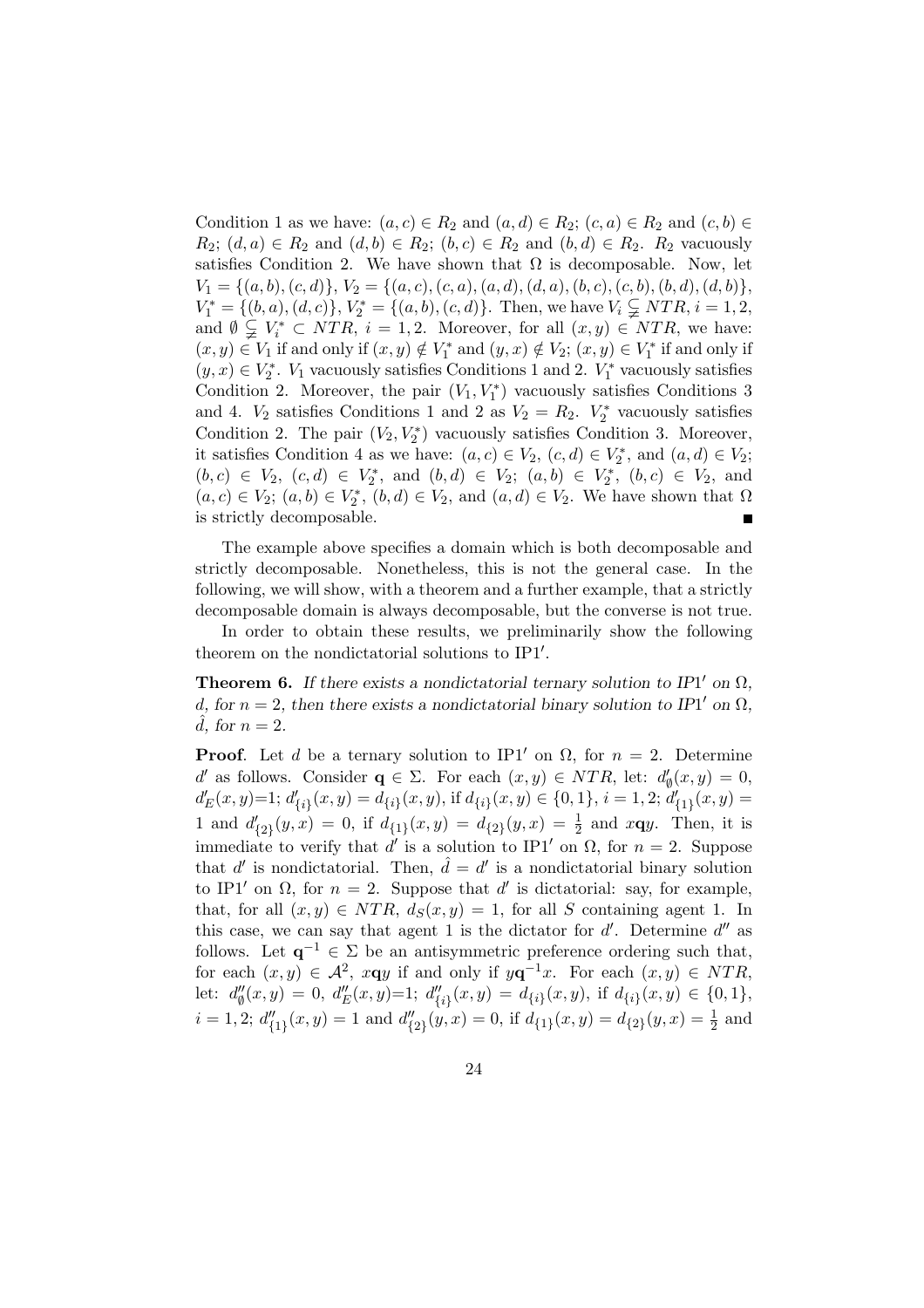$x\mathbf{q}^{-1}y$ . Then, it is immediate to verify that  $\hat{d} = d''$  is a binary solution to IP1' on  $\Omega$ , for  $n = 2$ , and that agent 1 is not a dictator for d''. Suppose that agent 2 is a dictator for d''. Consider  $(x, y) \in NTR$  such that  $d_{\{1\}}(x, y) =$  $d_{\{2\}}(y,x) = \frac{1}{2}$ . Suppose that  $y\mathbf{q}x$ . This implies that  $d'_{\{1\}}(x,y) = 0$  and agent 1 is not a dictator for  $d'$ , a contradiction. But then, we must have that  $x\mathbf{q}y$ . Consider variables  $d_{\{1\}}(y,x)$  and  $d_{\{2\}}(x,y)$ . Suppose that  $d_{\{1\}}(y,x) = 1$ and  $d_{\{2\}}(x,y) = 0$ . Then, agent 2 is not a dictator for d'', a contradiction. Suppose that  $d_{\{1\}}(y,x) = 0$  and  $d_{\{2\}}(x,y) = 1$ . Then, agent 1 is not a dictator for d'. This implies that  $d_{\{1\}}(y,x) = d_{\{2\}}(x,y) = \frac{1}{2}$  and this, in turn, implies that  $d''_{\{2\}}(x,y) = 0$  and agent 2 is not a dictator of d'', a contradiction. Then,  $\hat{d} = d''$  is a nondictatorial binary solution to IP1' on  $\Omega$ , for  $n=2$ .

Again, we straightforwardly obtain a correspondent result for nondictatorial ASWFs as a corollary of Theorem 6. A first proof of this result is due to Maskin (1979).

Corollary 6. If there exists a nondictatorial ASWF with ties on  $\Omega$ , f, for  $n \geq 2$ , then there exists a nondictatorial ASWF without ties on  $\Omega$ ,  $\hat{f}$ , for  $n \geq 2$ .

Proof. It is an immediate consequence of Propositions 3 and 4, and of Theorems 1, 2, 4, and  $6<sup>4</sup>$ 

On the basis of the previous results, the following theorem can be immediately proved.

**Theorem 7.** If a domain  $\Omega$  is strictly decomposable, then it is decomposable.

**Proof.** Let  $\Omega$  be a strictly decomposable domain. Then, by Theorem 5, there exists a nondictatorial ternary solution to IP1' on  $\Omega$ , d, for  $n = 2$ . But then, by Theorem 6, there exists a nondictatorial binary solution to  $IP1'$  on  $\Omega$ , *d*, for  $n = 2$ . Hence, by Theorem 3,  $\Omega$  is decomposable.

The following example shows that the converse of Theorem 7 does not hold.

**Example 2.** Let  $A = \{a, b, c, d\}$  and  $\Omega = \{p \in \Sigma : appcpd, cpapdpb,$  $\{dpcpbpa, bpdpapc\}$ . Then,  $\Omega$  is decomposable but it is not strictly decomposable.

<sup>&</sup>lt;sup>4</sup>We notice that our version of Maskin's Theorem 3 does not cover the case where  $\Omega \cap (\mathcal{R} \setminus \mathcal{P}) \neq \emptyset.$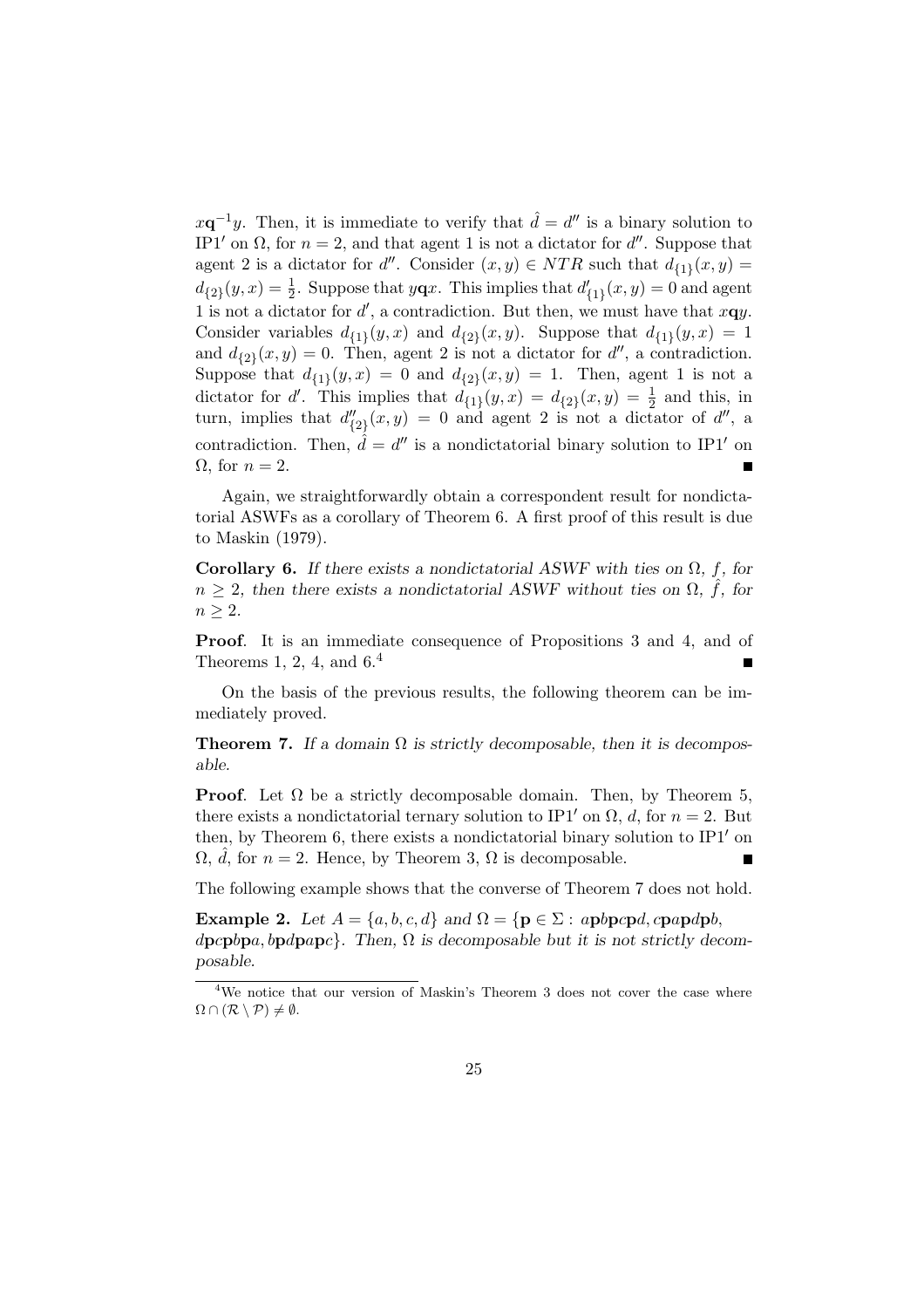**Proof.** Let us notice that  $NTR = A^2$ . The triples x, y, z for which there exist  $\mathbf{p}, \mathbf{q} \in \Omega$  such that  $x \mathbf{p} y \mathbf{p} z$  and  $y \mathbf{q} z \mathbf{q} x$  are: c,a,b; c,b,a; a,b,d; a,d,b,; d,a,c; d,c,a; b,c,d; b,d,c. The triples x, y, z for which there exist  $\mathbf{p}, \mathbf{q} \in \Omega$ such that  $x \mathbf{p} y \mathbf{p} z$  and  $z \mathbf{q} y \mathbf{q} x$  are: a,b,c; c,a,b; a,b,d; a,d,b; a,c,d; c,a,d; b,c,d; c,d,b. Let  $R_i = \{(a, b), (a, c), (a, d), (b, c), (b, d), (c, d)\}, i = 1, 2$ . Then, we have  $\emptyset \subsetneq R_i \subsetneq NTR$ ,  $i = 1, 2$ . Moreover, for all  $(x, y) \in NTR$ , we have  $(x, y) \in R_1$  if and only if  $(y, x) \notin R_2$ .  $R_i$ ,  $i = 1, 2$ , satisfies Condition 1 as we have:  $(a, b) \in R_i$  and  $(a, d) \in R_i$ ;  $(a, d) \in R_i$  and  $(a, b) \in R_i$ ;  $(b, c) \in R_i$ and  $(b, d) \in R_i$ ;  $(b, d) \in R_i$  and  $(b, c) \in R_i$ ,  $i = 1, 2$ .  $R_i$ ,  $i = 1, 2$ , satisfies Condition 2 as we have:  $(a, b) \in R_i$ ,  $(b, c) \in R_i$ , and  $(a, c) \in R_i$ ;  $(a, b) \in R_i$ ,  $(b,d) \in R_i$ , and  $(a,d) \in R_i$ ;  $(a,c) \in R_i$ ,  $(c,d) \in R_i$ , and  $(a,d) \in R_i$ ;  $(b, c) \in R_i$ ,  $(c, d) \in R_i$ , and  $(b, d) \in R_i$ ,  $i = 1, 2$ . We have shown that  $\Omega$  is decomposable. Now suppose that  $\Omega$  is strictly decomposable. Then, there exist four sets  $V_1$ ,  $V_2$ ,  $V_1^*$ , and  $V_2^*$ , with  $V_i \subsetneq NTR$ ,  $\emptyset \subsetneq V_i^* \subset NTR$ ,  $i = 1, 2$ , such that, for all  $(x, y) \in NTR$ , we have:  $(x, y) \in V_1$  if and only if  $(x, y) \notin V_1^*$ and  $(y, x) \notin V_2$ ;  $(x, y) \in V_1^*$  if and only if  $(y, x) \in V_2^*$ . Moreover,  $V_i$ ,  $i = 1, 2$ , satisfies Condition 1;  $V_i$  and  $V_i^*$ ,  $i = 1, 2$ , satisfy Condition 2; each pair  $(V_i,$  $V_i^*$ ,  $i = 1, 2$ , satisfies Conditions 3 and 4. Suppose that  $(a, b) \in V_1^*$  and  $(b, a) \in V_2^*$ . Then,  $(a, d) \in V_1$  as the pair  $(V_1, V_1^*)$  satisfies Condition 3. But then,  $(a, b) \in V_1$  as  $V_1$  satisfies Condition 1, a contradiction. Suppose that  $(a, c) \in V_1^*$  and  $(c, a) \in V_2^*$ . Then,  $(c, b) \in V_2$  as the pair  $(V_2, V_2^*)$ satisfies Condition 3. But then,  $(c, a) \in V_2$  as  $V_2$  satisfies Condition 1, a contradiction. Suppose that  $(a, d) \in V_1^*$  and  $(d, a) \in V_2^*$ . Then,  $(a, b) \in V_1$ as the pair  $(V_1, V_1^*)$  satisfies Condition 3. But then,  $(a, d) \in V_1$  as  $V_1$  satisfies Condition 1, a contradiction. Suppose that  $(b, c) \in V_1^*$  and  $(c, b) \in V_2^*$ . Then,  $(b, d) \in V_1$  as the pair  $(V_1, V_1^*)$  satisfies Condition 3. But then,  $(b, c) \in$  $V_1$  as  $V_1$  satisfies Condition 1, a contradiction. Suppose that  $(b, d) \in V_1^*$  and  $(d, b) \in V_2^*$ . Then,  $(b, c) \in V_1$  as the pair  $(V_1, V_1^*)$  satisfies Condition 3. But then,  $(b, d) \in V_1$  as  $V_1$  satisfies Condition 1, a contradiction. Suppose that  $(c, d) \in V_1^*$  and  $(d, c) \in V_2^*$ . Then,  $(d, a) \in V_2$  as the pair  $(V_2, V_2^*)$ satisfies Condition 3. But then,  $(d, c) \in V_2$  as  $V_2$  satisfies Condition 1, a contradiction. Hence,  $V_i^* = \emptyset$ ,  $i = 1, 2$ , a contradiction. We have shown that  $\Omega$  is not strictly decomposable.

#### References

[1] Arrow K.J. (1963), Social choice and individual values, Wiley, New York.